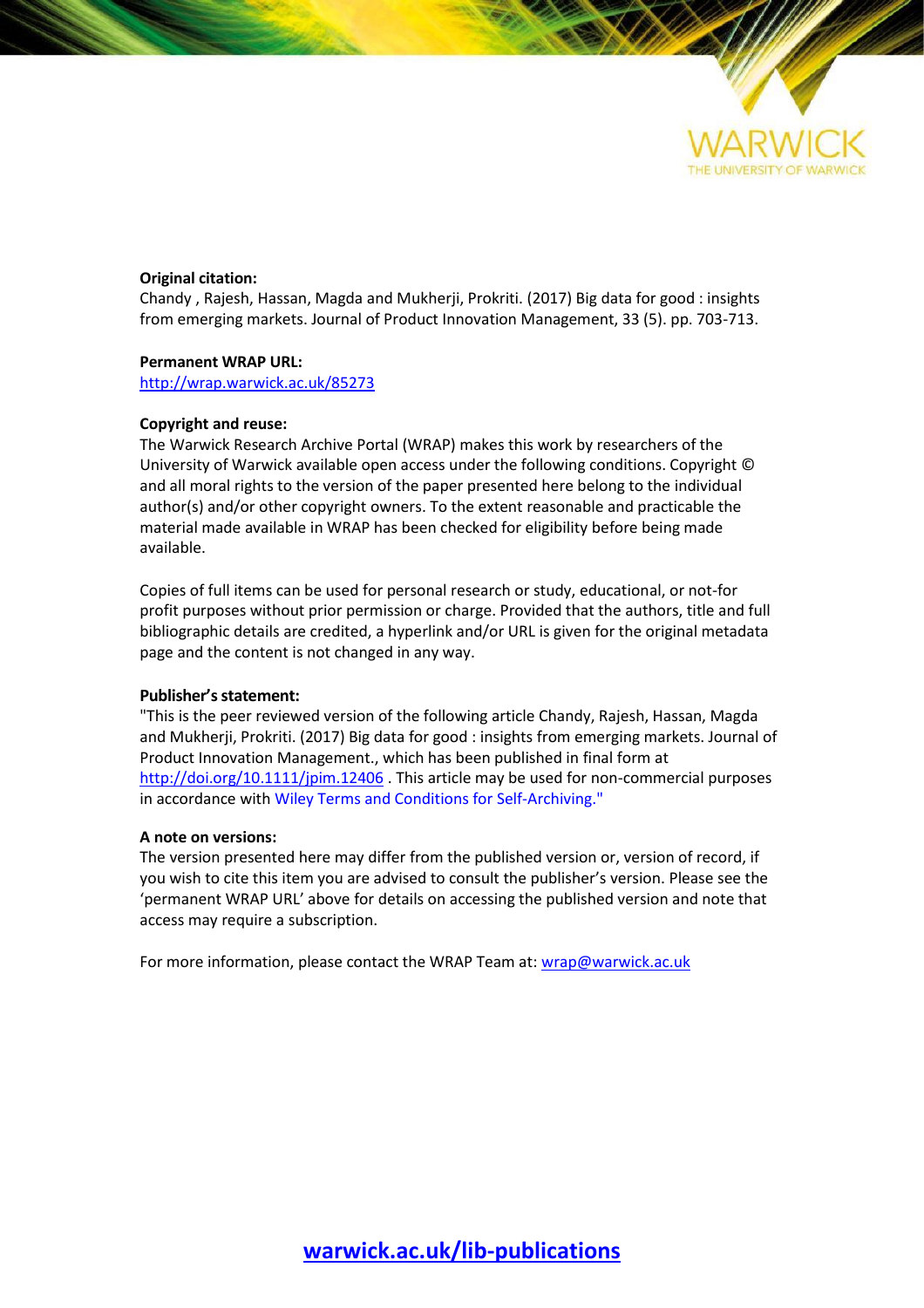**Big Data for Good:**

**Insights from Emerging Markets**

# **Rajesh Chandy**

London Business School, London, UK

[rchandy@london.edu](mailto:rchandy@london.edu)

# **Magda Hassan**

University of Warwick, Warwick Business School, Coventry, UK

[magda.hassan@wbs.ac.uk](mailto:magda.hassan@wbs.ac.uk)

# **Prokriti Mukherji**

King's College London, School of Management & Business, London, UK

[prokriti.mukherji@kcl.ac.uk](mailto:prokriti.mukherji@kcl.ac.uk)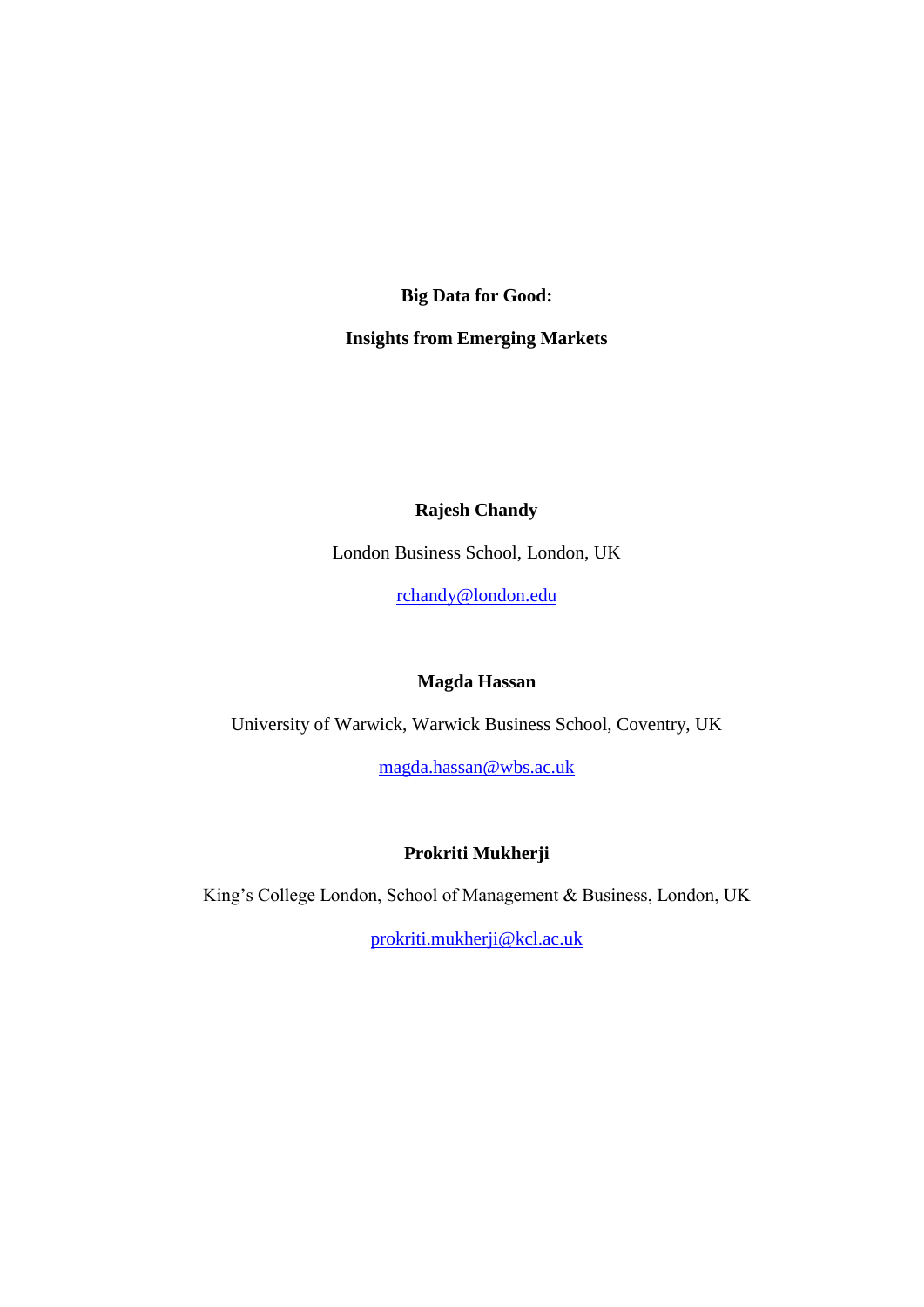### **Big Data for Good:**

## **Insights from Emerging Markets**

# **Abstract**

This paper examines how innovations involving big data are helping solve some of the greatest challenges facing the world today. Focusing primarily on the developing world, we explore how the large volumes of digital information, increasingly available in these contexts, can help decision makers better understand and better address problems as big as poverty, illness, conflict, migration, corruption, natural disasters, climate change, and pollution, among other areas. We argue that the information vacuum that still exists in many developing countries makes the potential for impact from big data much greater in these contexts, and we outline what practitioners and academics can do to make a difference with big data.

*Keywords: big data, innovation, leapfrogging, data poverty, emerging markets, social impact.*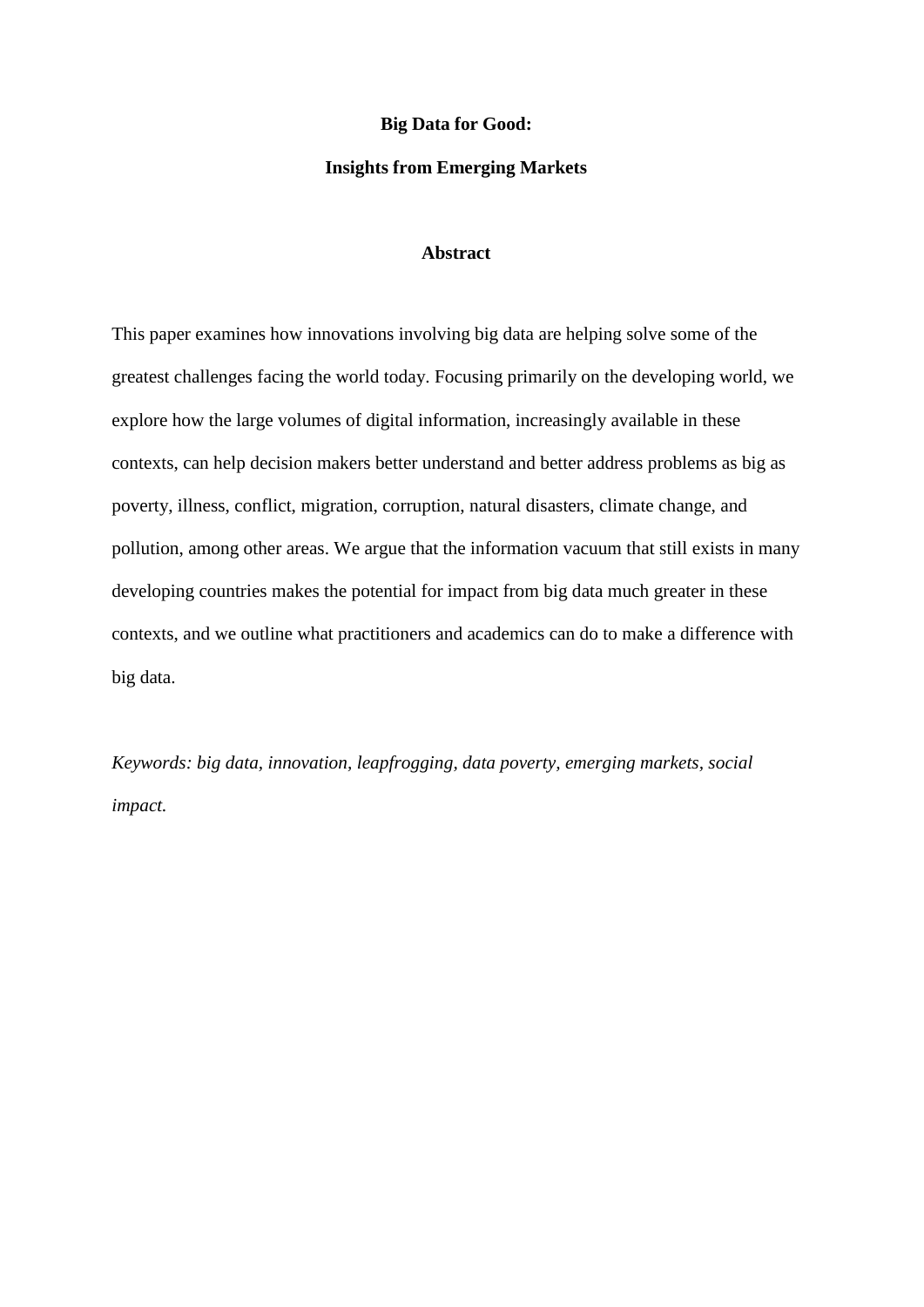# **Big Data for Good: Insights from Emerging Markets**

## **1. Introduction**

Innovations have the greatest impact when they solve intense needs for large numbers of people. This truism prompts at least three fundamental questions as we consider the nature, scope, and likely impact of innovation in data-rich environments. How can the opportunities offered by big data be effectively harnessed to create positive impact? Where are the greatest opportunities for impact from innovations that harness big data? Who are the primary actors who can contribute to and benefit from innovation involving big data?

As the volume, variety, and velocity of data in the world has exploded, a growing scholarly and practitioner literature has sought to address these questions (cf. Einav and Levin 2014; Laney 2001; Marr 2016; McAfee and Brynjolfsson 2012; Wedel and Kannan 2016). Many discussions of big data, implicitly or otherwise, focus on opportunities for impact in advanced economies, and in contexts that are, in relative terms, among the most advantaged in the world. A logic underlying this focus is the same as that purportedly offered by Willie Sutton when asked why he robbed banks: "because that's where the money is" (Sutton and Linn 1976). These contexts are seemingly awash in new data: most of the data being generated today is being generated in developed world contexts, where the digital sources of such data are ubiquitous. A great deal of attention has focused on the challenges of storing, analyzing, and creating commercial value out of this new data (see Varian 2014; Wedel and Kannan 2016). Indeed, the commercial opportunities for profiting from innovations that harness such data are also possibly the highest in the most advanced economies, since customers in these contexts have the greatest wherewithal to pay for these innovations.

This article offers a different perspective on the how, where, and who questions mentioned in the opening paragraph. Rather than focus primarily on the opportunities offered by big data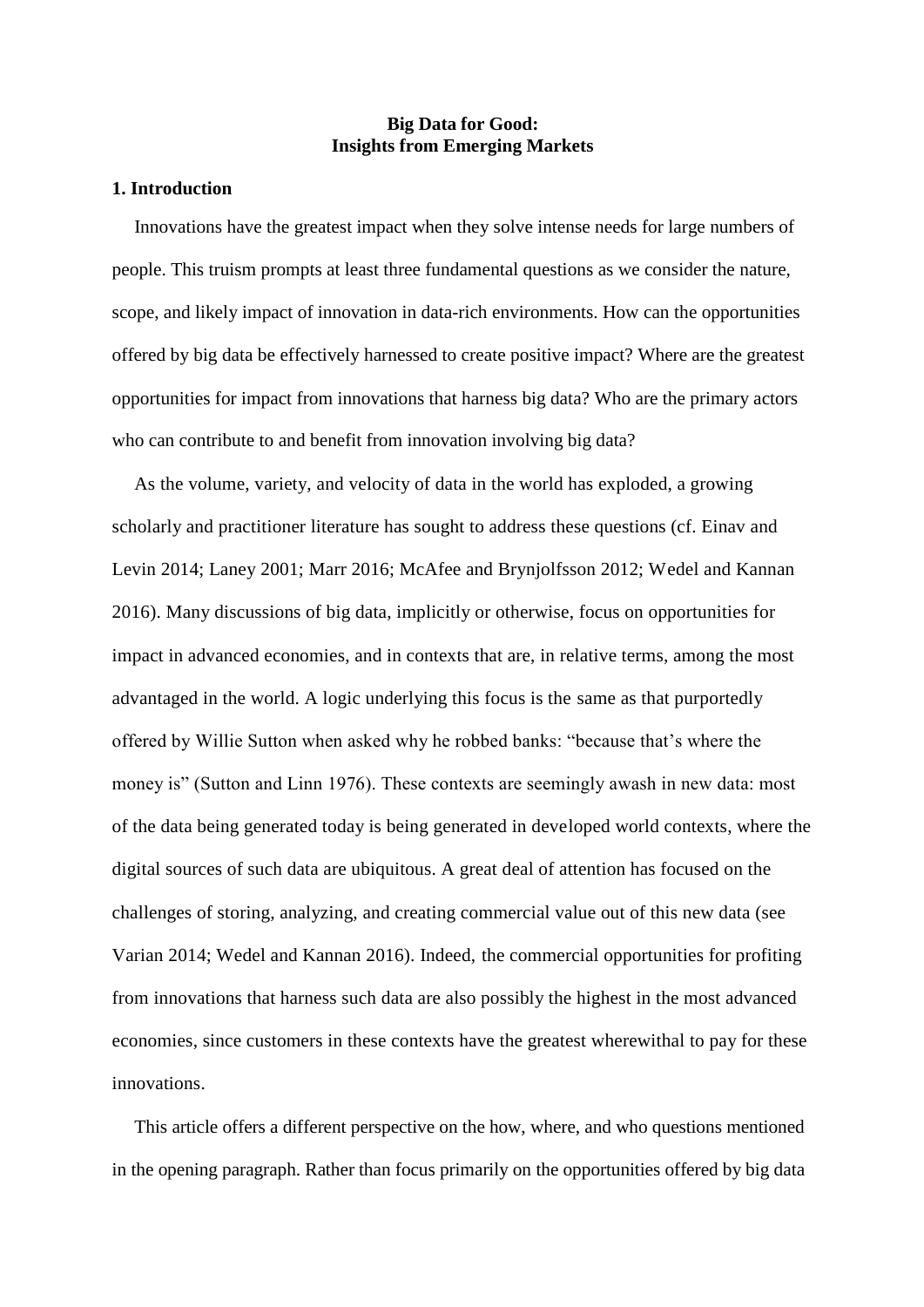innovation to yield commercial impact, this article focuses on the opportunities for big data innovation to have a social impact. Rather than focus primarily on developed world contexts, we focus on some of the least advantaged parts of the world. We highlight the potential for big data to do good in emerging markets. Rather than focus primarily on commercial actors, we note the possibilities for impact through the complementary activities of government entities, NGOs, academic researchers – as well as commercial entities. In doing so, we seek to make three contributions.

First, we emphasize that the goals toward which big data innovation can be channelled are not merely commercial. Big data can also be harnessed to solve some of the most profoundly important problems facing humankind today (cf. Desouza and Smith 2014). We illustrate the possibilities for big data to do good by noting the impact of such data in addressing problems such as: 1) forced migration, 2) disease, 3) poverty and economic stagnation, 4) ethnic divisions, and 5) ecological and environmental crises.

Second, we highlight the value of examining the role of big data in developing countries (cf. Burgess and Steenkamp 2006; Sheth 2011; Sudhir 2016). Because these contexts have historically suffered from data poverty rather than an abundance of data, and because many basic human aspirations remain unfulfilled in these contexts, the intensity of need – for the largest numbers of people – is possibly the greatest in these contexts. We describe the challenge of data poverty, and note how big data innovation has the potential to transform lives in these markets. Furthermore, we propose a new 3Vs framework – comprised of Validation, Visualization, and Verification – that could form a research agenda for scholars who seek to make an impact through big data innovation.

Third, we demonstrate the importance of the full chain of activities involved in creating value from big data (see Figure 1), and go beyond the focus in the literature on storing, analyzing, and creating commercial value. In part because the storage, analysis and profit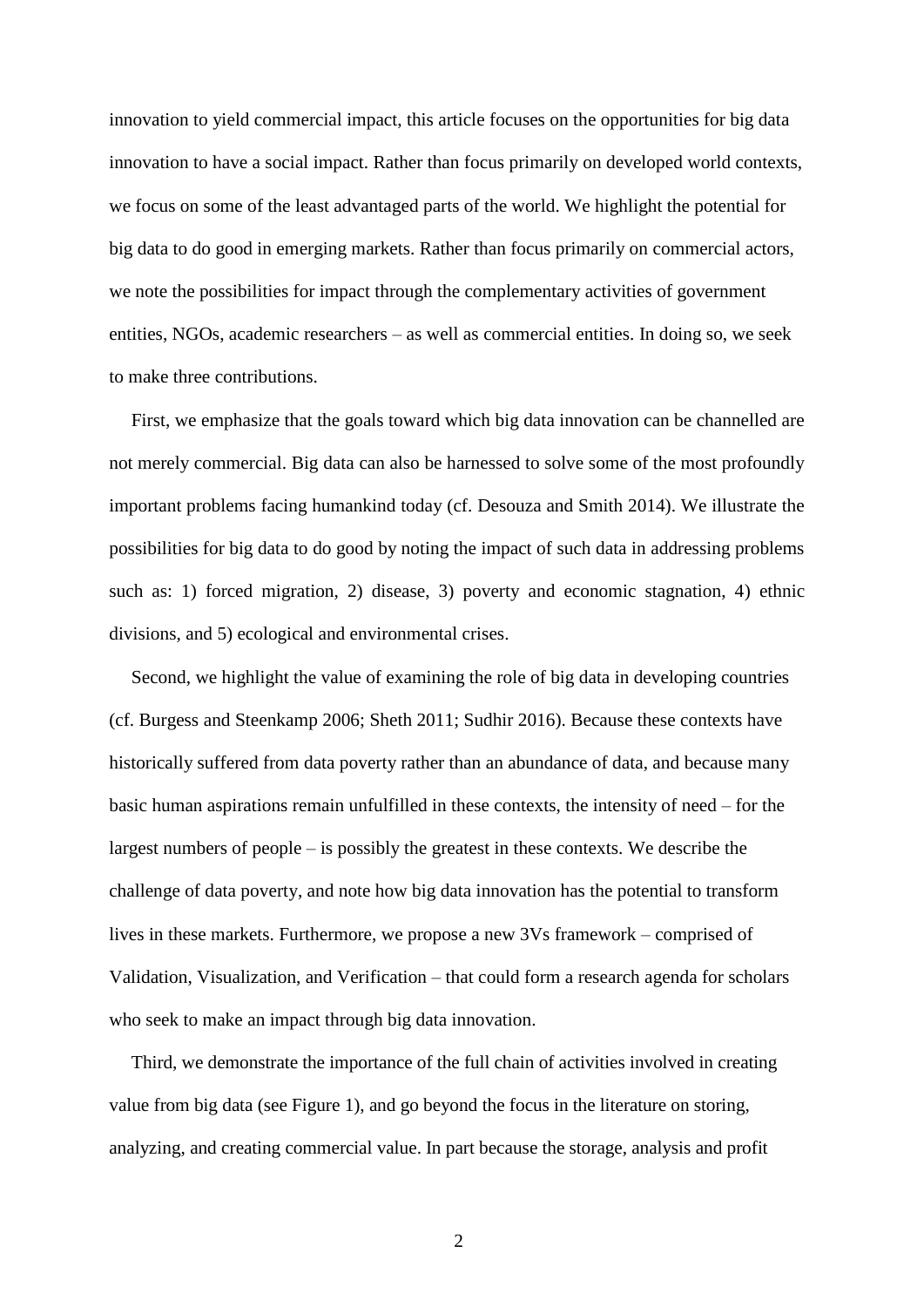possibilities of big data have been covered elsewhere (McAfee and Brynjolfsson 2012; Varian 2014; Wedel and Kannan 2016), we do not address these activities in detail here. Instead, we emphasize the links highlighted in green in Figure 1: we point to the importance of innovation in identifying, integrating, disseminating, and applying new sources of data to execute actions that in turn generate product, service, process, and business model innovations – and ultimately, to be impactful. As we note in the section below, in contexts marked by data poverty, the creation, integration, and the execution of actions based on rich data cannot be taken for granted.

# **2. Data Poverty**

The data context in many developing countries has historically been the polar opposite of big data (cf. Laney 2001): limited volume, limited variety, and limited velocity. Policy and practice often relies on government statistics, which are generally sparse and outdated. Even when data on crucial variables is available, it is often inaccessible: storage may be poor, sharing might be restricted, and incompatibility in formats may make pooling across different sources difficult. Rather than being digitized, data is still stored in stacks of paper in dusty spaces that at any point could be subject to damage by fire, floods or dirt. Additionally, institutions that hold these data are sometimes secretive, and not willing to share it with outside researchers (or indeed, sometimes with rival departments within their own governments). Linkages and exchanges between institutions that hold different types of data that might supplement each other are lacking, thus preventing a full picture of reality from emerging.

Even when adequate data is available and accessible, it is frequently of poor quality. Often, the data relies on surveys that are predicated on proper comprehension on the part of the respondent (Grosh and Glewwe 2000). But survey comprehension among poorly educated respondents may be poor. Surveys are often conducted in situations that are ripe for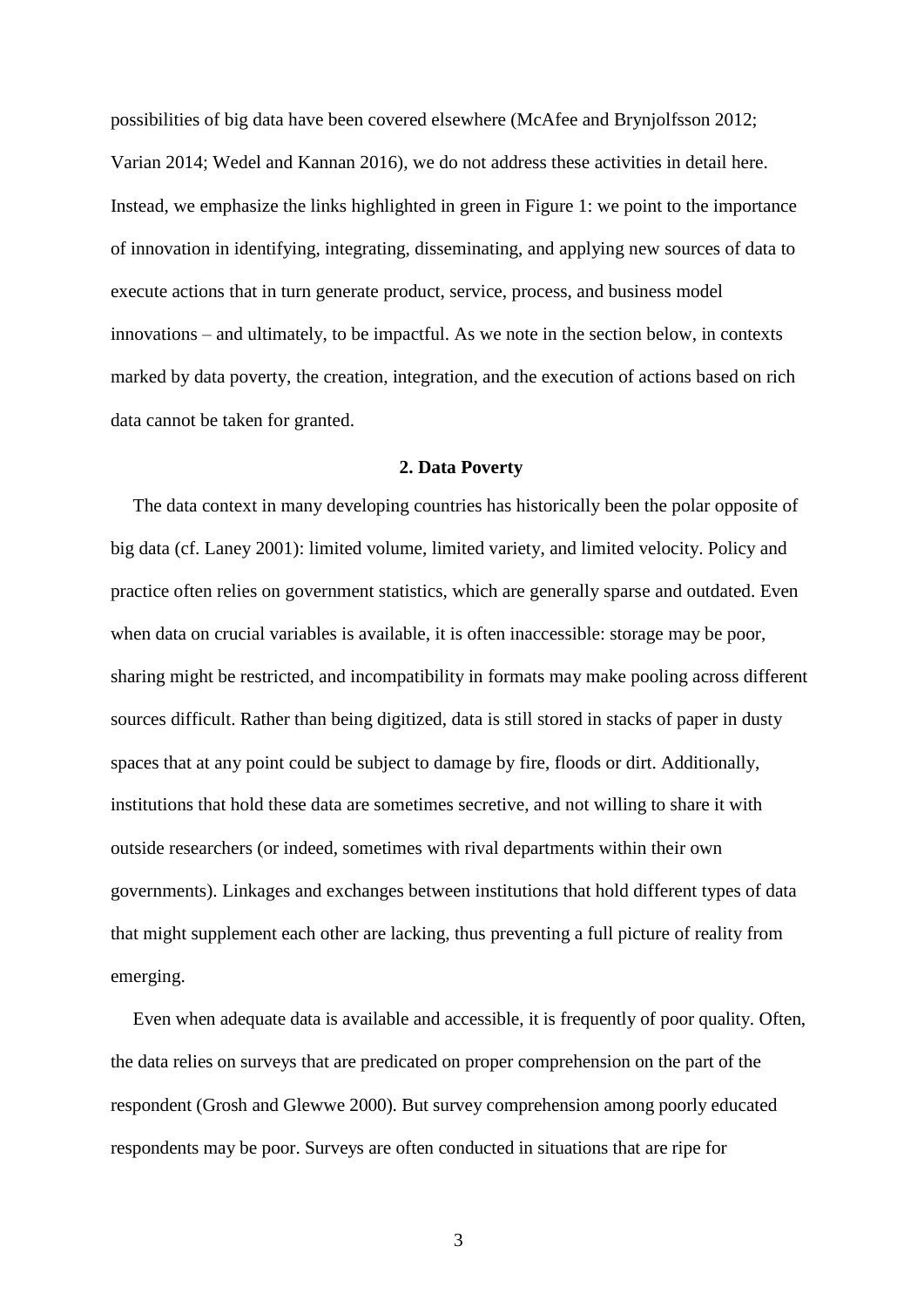response bias. A solitary respondent may be asked to respond to sensitive questions (about income, health, gender issues, etc.) while surrounded by groups of their family members or neighbors.

Finding skilled surveyors and local research staff can be an additional challenge, with predictable consequences for data quality. Surveyors may not have proper training, and the responses they record may be inaccurate and biased. Or they may be paid very little and not properly supervised; the temptation to make up numbers is non-trivial. Even if the enumerators are properly trained and conscientious, respondents might find them quite intimidating due to the difference in education and social status between them. Moreover, there may be institutional pressures (from political bosses, for example), to systematically over- or under-report information. Indeed, the reality of data contexts in emerging markets may be summarized by the old Woody Allen joke from *Annie Hall* about a conversation between two elderly women. One of them says: "Boy, the food at this place is really terrible." The other responds: "Yeah, I know; and such small portions."

Yet, as we noted earlier, people's needs in emerging markets are intense – and often very basic. These contexts are the global hotspots for some of the most urgent problems facing humankind: poverty, disease, migration, pollution, and climate change, among others. So the potential for innovation - through new approaches, new insights, and new actions - is huge. Indeed, as we outline in the section below, emerging markets are sometimes leapfrogging developed markets in the creation of, and the impact of, big data innovation.

This paper proceeds as follows. We first illustrate, through a series of case studies, how big data can be used to address big social and environmental challenges in developing countries. We present research questions that could not have been addressed in the absence of dramatic recent increases in data volume, variety, and velocity. We then extrapolate from these questions, and discuss the nature of the technological changes that now allow decision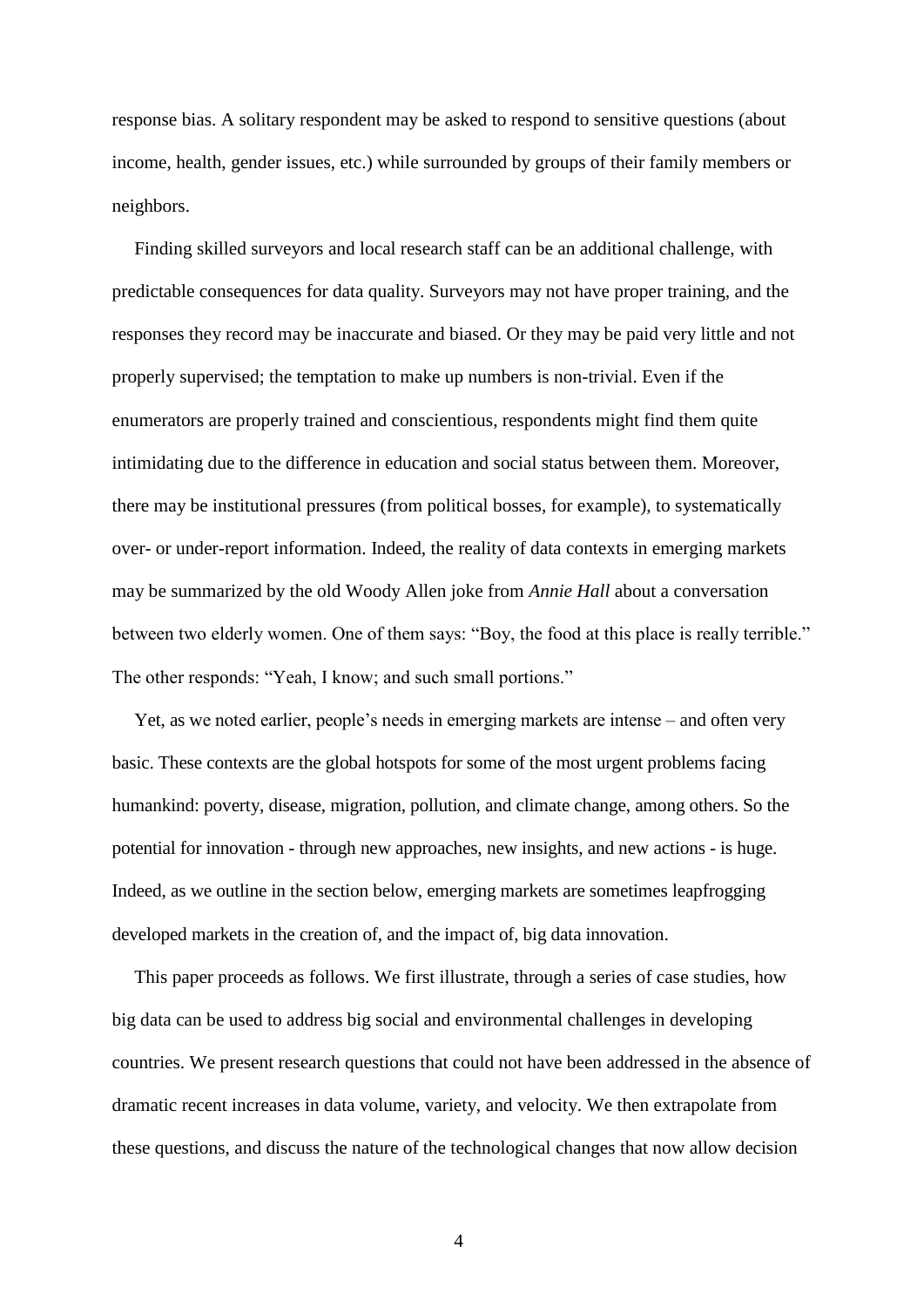makers in developing countries to leapfrog from data poverty to big data, and permit innovative solutions to the aforementioned challenges. We end with a discussion of the actions that researchers and practitioners should take to further capitalize on the opportunities for doing good that are offered only because of the big data revolution.

## **3. Big Data for Good: Some Illustrations**

*Question 1: Where do people migrate after natural disasters?* In January 2010 Haiti, and particularly the town of Porte au Prince (PaP) was hit by one the worst earthquakes in its history. This disaster left thousands of people dead and even more without any shelter, food or water. As a result more than 500,000 of PaP's population left the city during the days following the earthquake, hoping to find shelter in other parts of the country. The National Civil Protection Agency collected data on migration using traditional data collection methods: asking people for the place they intended to go to. This data quite accurately captured the number of people who left PaP, but was extremely inaccurate in predicting where people actually went since the intended destinations were quite different from the actual destinations.

Big data made accessible by Digicel, one of Haiti's biggest mobile operators (which covered about 90% of PaP's population at the time) made it possible to accurately track migrants' location using SIM card login data from their network. The data, which included calling records of 2.8 million SIM cards and 282 million registered calling locations, was offered to academic researchers by Digicel. The blue dots on Figure 2 represent the number of migrants received by different communities all over the country. Figure 3 shows the discrepancy between the mobile operator data estimate and the National Civil Protection Agency estimate of the number of migrants received per community. Consider the implications of this discrepancy. Inaccurate estimation in this case could have led to wasted (scarce) emergency resources in the form of food, health, and shelter in some communities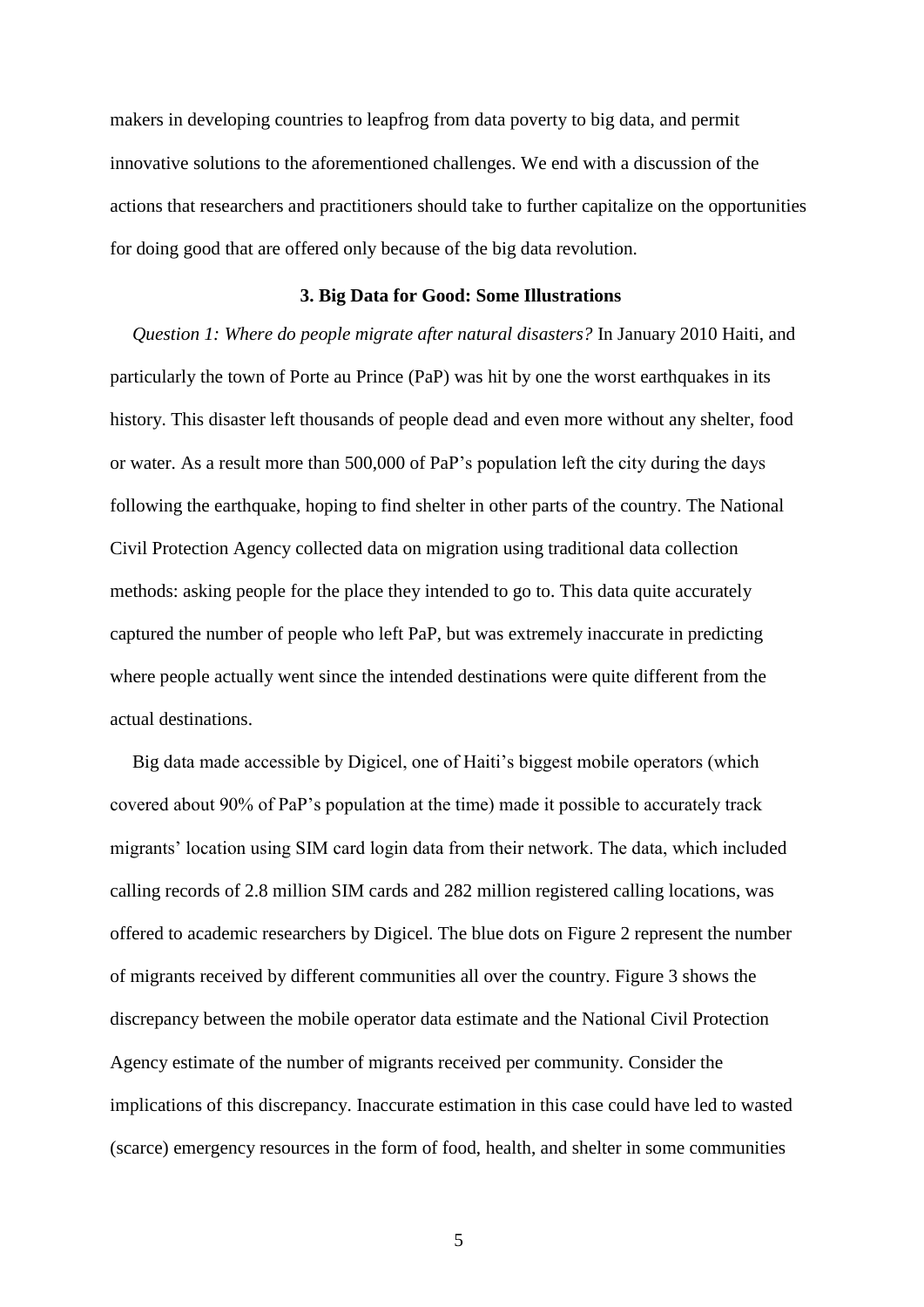and unavailability of such resources in communities that desperately needed them (Bengtsson et al. 2011). This example illustrates the value of data charity by a commercial entity to academic researchers who then integrated this data with that from the Haitian government and the United Nations Population Fund. Innovation in the form of mobile telephony - a relatively new technology in the Haitian context that created a rich new source of data - and new ways of integrating, analyzing, and representing the data offered policy makers, charities, and other disaster relief agencies actionable insights that would have been impossible to obtain otherwise.

*Question 2. Can big data innovation predict epidemic outbreaks?* A couple of months after the Haiti earthquake, specifically in October 2010, cholera broke out in the town of St. Marc. Those fleeing their homes in the town could have spread the disease to farther flung areas, making it difficult to target interventions to prevent its spread. Once again, SIM card data offered a means to track the movement of St. Marc's population and to identify potential new outbreaks of the epidemic. Thus, Big data helped in identifying those communities that were at higher risk of cholera outbreaks due to such migration, thereby allowing preventative and curative medical interventions to prevent further spread of the disease and contamination of other communities (Bengtsson et al. 2011).

*Question 3. Can big data assess economic growth?* When targeting some of the poorest countries in the world, both business planners seeking new markets, and policy makers making decisions regarding these contexts face difficulties in accurately measuring economic growth. Even the poor and unreliable data that does exist is often only available at high levels of geographic aggregation: for example, at the national level. Rarely is it available in disaggregate form, in part because this data is based on nationwide surveys of representative populations, and too few data points exist in any given locality to make reliable inferences about that locality. Henderson, Storeygard, and Weil (2009) pioneered an ingenious method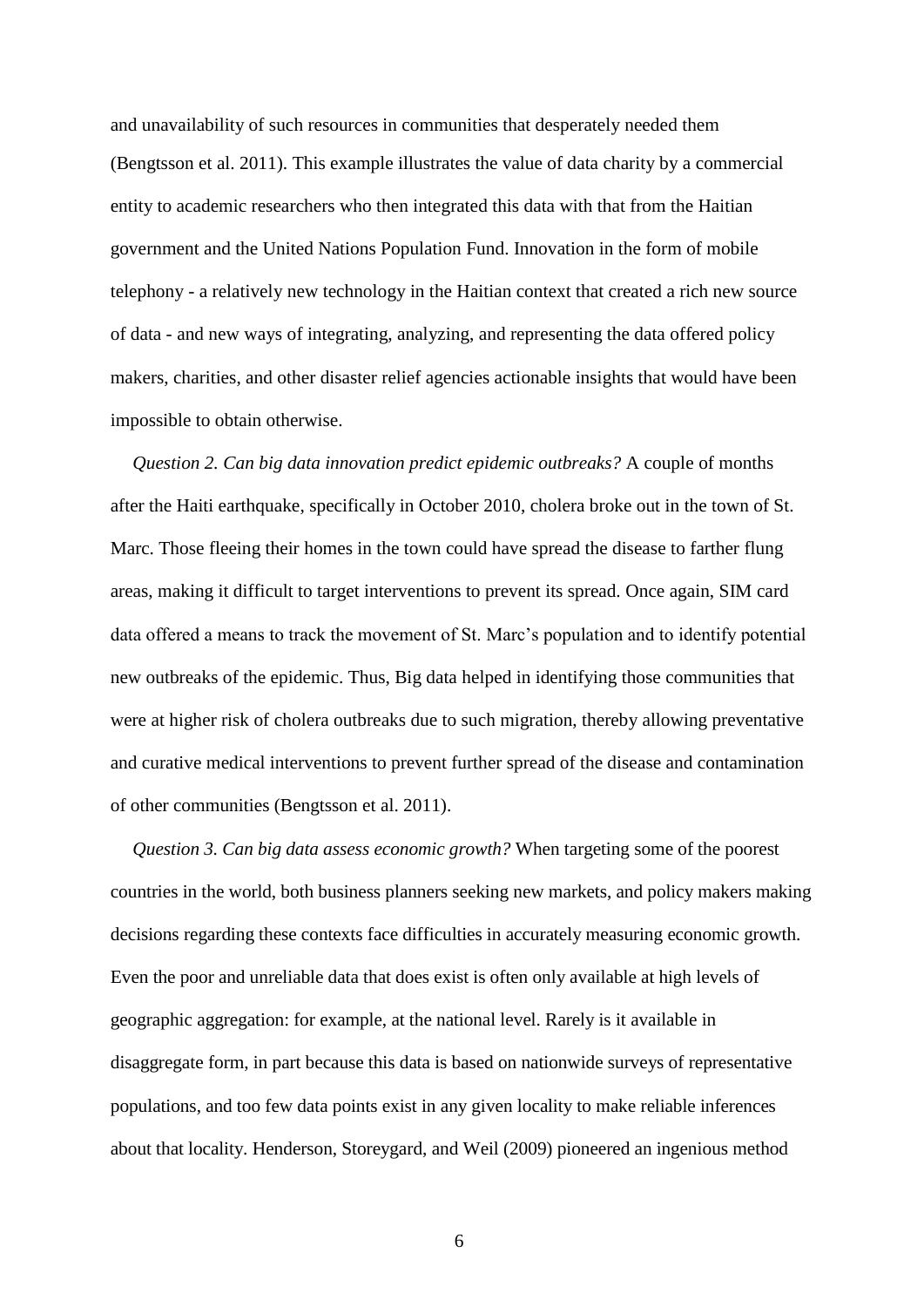that allows inferences at the local level. These authors make use of night-time light intensity data as a proxy for economic growth. Specifically, they use data that is collected by US Air Force weather satellites that observe every location on the planet every night at some point between 8:30 and 10 P.M. local time, and is made publicly available by the National Oceanic and Atmospheric Administration's (NOAA) National Geophysical Data Center (NGDC).

Figure 4 shows the light intensity on the Korean peninsula between 1992 and 2008. The image clearly shows the rapid economic development that South Korea has seen during this period. In contrast, little improvement has happened in North Korea, which has stagnated economically. It is particularly worth noting that in the absence of this big data, getting an accurate image of the economic performance of North Korea would have been almost impossible, given the secretive nature of the regime there.

While it is important to get an accurate measure of macro-economic performance indicators such as GDP, it is equally important to develop a more granular micro-economic figure of the development of nations and markets. In this context, Michalopoulos and Papaioannou (2012) show that light density data can also be used as a proxy for microeconomic indicators such as per capita income, piped water, level of education and sewage system at the local (few square kilometers) level in Africa. Vast amounts of data, originally collected in large part for military intelligence purposes, now supplemented by commercial entities applying innovation in the form of low cost satellites and specialized high resolution cameras, and integrated and analyzed by academic, non-profit, and commercial entities, offer the potential to transform our knowledge of economic and social development.

*Question 4. What is the impact of pre-colonial ethnic institutions on economic development?* The light density data described earlier allowed Michalopoulos and Papaioannou (2013) to answer a fundamental (and difficult to research) topic: the role precolonial ethnic institutions on economic development in Africa today. These authors first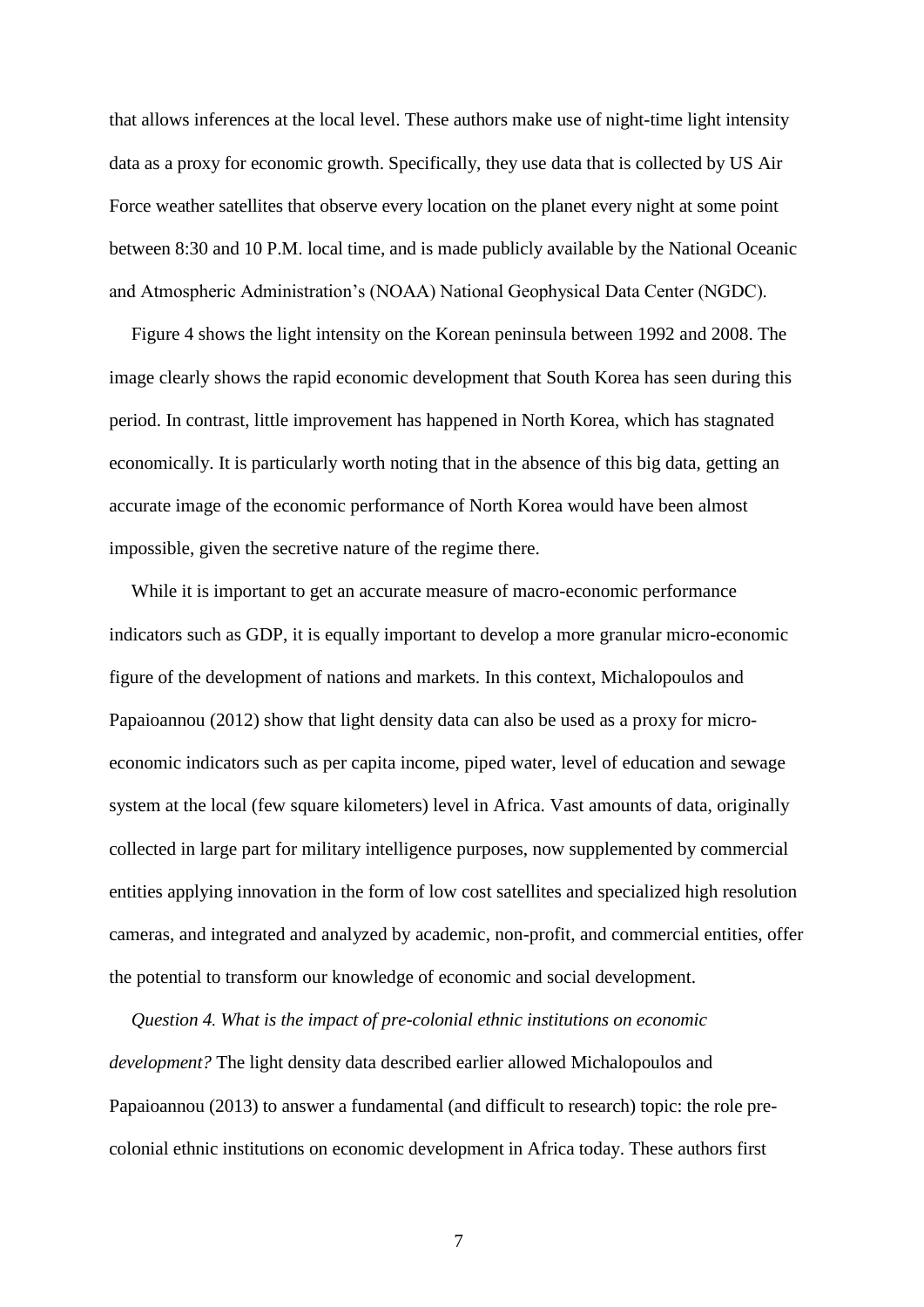map the pre-colonial boundaries of ethnic homelands in Africa. They then code the complexity of pre-colonial political institutions from 0 (petty chiefdoms) to 4 (large complex states). The authors show that areas that were part of complex states in the pre-colonial era are 3 times more economically developed (greater light intensity) today than areas that were petty chiefdoms in the pre-colonial era. Once again, big data created by innovations in satellite and imaging technology, and applied using new mapping and analysis techniques, provides fresh insights on the long reach of the past on the present and future.

*Question 5. How many people live below the poverty line?* Estimates of how many people live below the poverty line vary widely. Yet, targets for poverty alleviation such as the UN's revised Millennium Development Goals, as well as those by aid agencies and local governments all require, at a minimum, reasonably accurate assessments of the state of the problem. Data in the places worst affected by poverty are too often inaccurate, inaccessible, or at far too high a level of aggregation. In contexts such as these, big data on mobile phone usage might offer a solution. Blumenstock, Cadamuro, and On (2015) make use of data on the entire population of Rwandan mobile phone users to infer poverty levels. They validate the use of mobile phone data as a measure of individual-level poverty in three steps.

First, the authors conducted 860 phone surveys from which they developed a composite wealth measure. They then matched the phone survey responses with the mobile phone data; the mobile phone data correlate strongly with a composite wealth index developed using the phone survey data. The second step was then to match the mobile phone data with a government census of 1200 households. This procedure again indicates that mobile phone data offer a good proxy for household wealth. Finally, they construct a high-resolution map of Rwanda using call records of billions of interactions among 1.5 million subscribers. The map shows the predicted level of wealth in a given cell of 5-15 subscribers living in that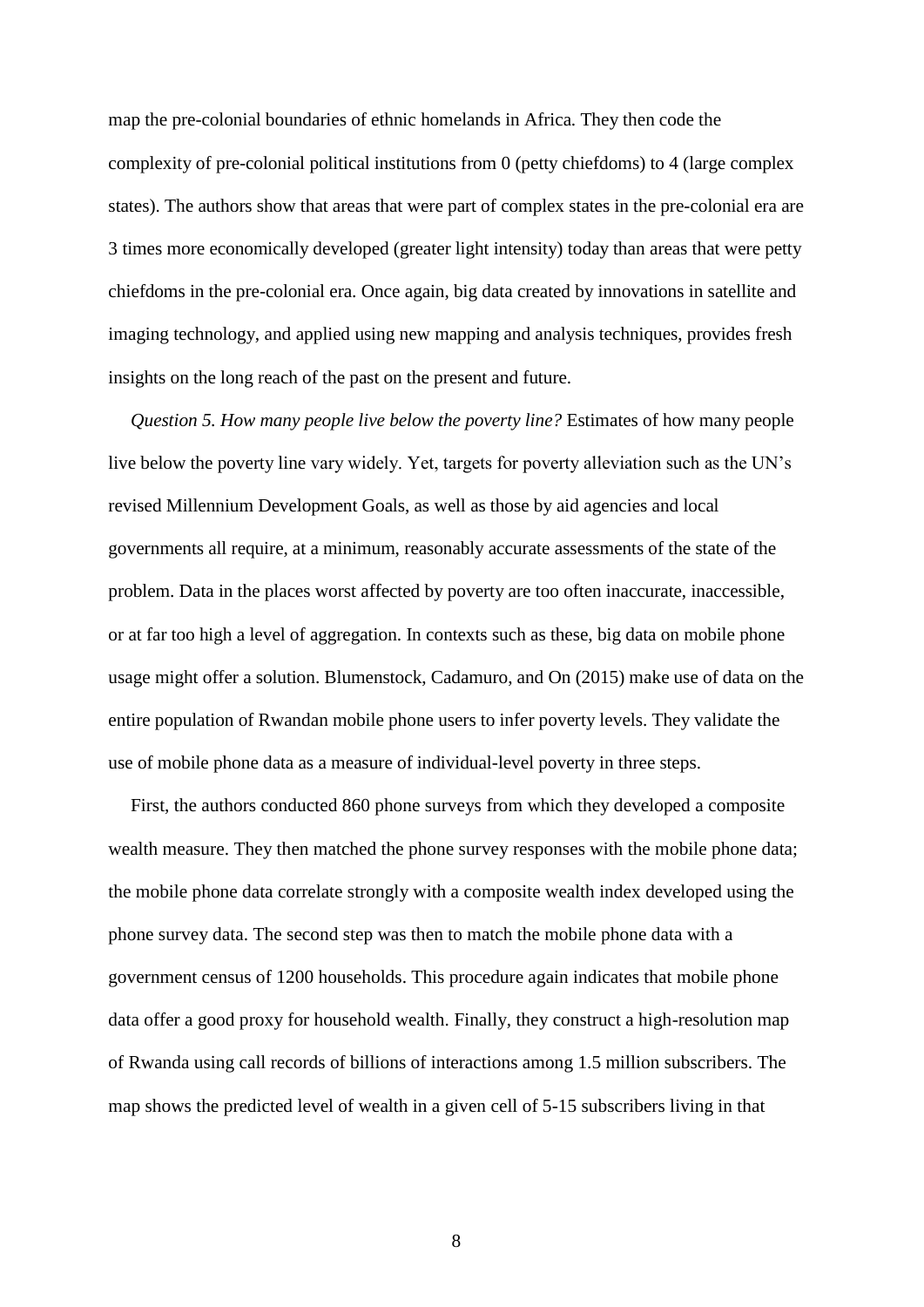region. This analysis goes far beyond existing sources of data on poverty in its accessibility and reach, and allows much more targeted actions from those seeking to help the poor.

*Question 6. Can big data help address illegal deforestation and global warming?* Global deforestation accounts for one-fifth of the world's annual emissions and greenhouse gases, an amount that is much greater than the greenhouse gas emissions produced by the global transport sector. Given the sensitivity of this issue – and the political power and money available to some of the worst offenders – official and self-reported data on this issue is unreliable. As an alternative approach, Burgess et al. (2011) study deforestation via satellite images obtained from NASA of Indonesian forests from 2001 to 2008. By combining Moderate Resolution Imaging Spectroradiometer (MODIS) satellite imagery (which captures deforestation at a 250-meter by 250-meter resolution annually for the entire country) with Geographic Information Systems (GIS) data on district boundaries, they show that the more administrative fragments each Indonesian district is divided into, the greater the extent of illegal deforestation. Greater levels of competition for illegal payoffs between officials in rival administrative units lead to a race to the bottom, and the more fragmented the district in question the greater the competition for such payoffs. The images of Indonesia over time (Figure 5) that are made possible by big data show, in poignant and dramatic detail, what no traditional government inquiry or NGO investigation could possibly show: the extent of permanent destruction to the earth's ecosystem.

## *Question 7. Can big data help businesses do good – and make profits?*

In the above discussion, we have largely focused on possibilities for policy makers and researchers to serve as agents of change through big data innovation, with commercial entities largely playing the role of passive but generous sources of data. But we would be remiss if we did not point out that the opportunities for socially impactful innovation via big data are of course not restricted to such non-commercial entities. A single example may offer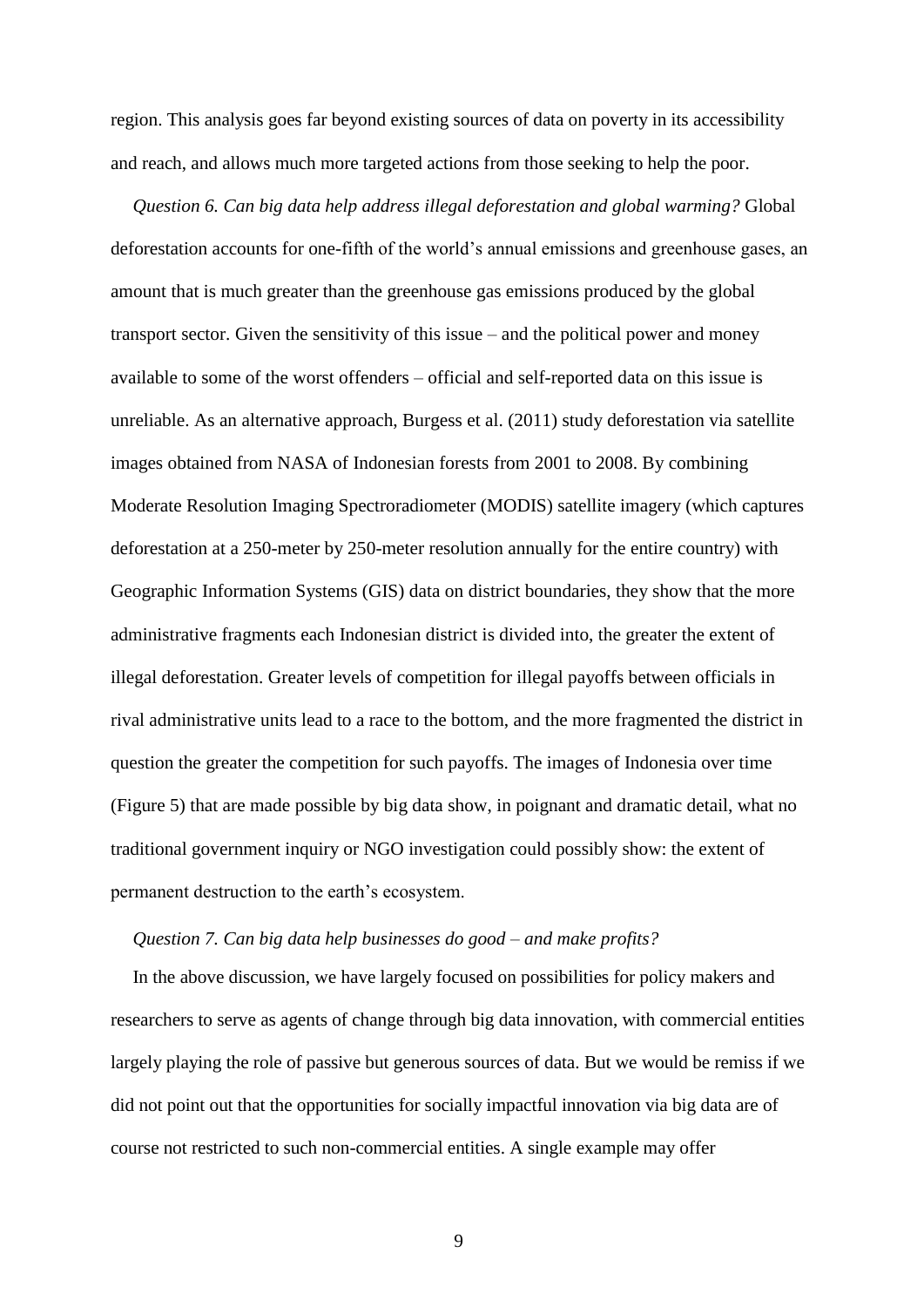a glimpse of the possibilities for big data to make a difference among the poor – while making a profit.

M-Kopa is a for-profit company that offers solar energy based, mobile money enabled products and services to the roughly 65% of East Africans who do not have access to grid electricity. Lacking electrification, most Kenyans, Tanzanians, and Ugandans spend roughly 50 US cents (or roughly 15-20% of monthly income for the average household) on kerosene for lighting. Kerosene is a fairly poor light source, and kerosene lamps are a major cause of indoor air pollution and accidental fires. M-Kopa's solar kits, which offer clean solar lighting for multiple rooms (as well as a radio and mobile phone charging facility) represent an ingenious example of big data being applied to business model innovation (Demil et al. 2015) and sustainable innovation (Varadarajan 2015).

Because many East Africans cannot afford the up-front cost of their solar systems, M-Kopa offers customers a pricing scheme that is a variation on a traditional installment payment plan. Customers can acquire the M-Kopa system for \$50. Once installed, they need no longer spend the 50 US cents they would otherwise (on average) spend on kerosene; instead, they apply this amount to payment for the M-Kopa system. Each 50 US cent payment offers 24 hours of solar energy on a pay as you use basis. All payments are made via mobile money (which is close to ubiquitous in Kenya and Tanzania today). An embedded SIM card monitors the usage and status of each solar system in use, and communicates in real time with M-Kopa's cloud-based databases. After 365 daily payments, the customer owns the solar system outright. At this point, use of the system is free and unlimited for the life of the system. Moreover, M-Kopa makes use of its knowledge of each customer's payment and usage history (which it has thanks to machine-to-machine communications) to offer credit as well as upgrades to higherpowered solar systems and to consumer durables such as televisions to credit worthy customers. Customers with high need and greater ability to pay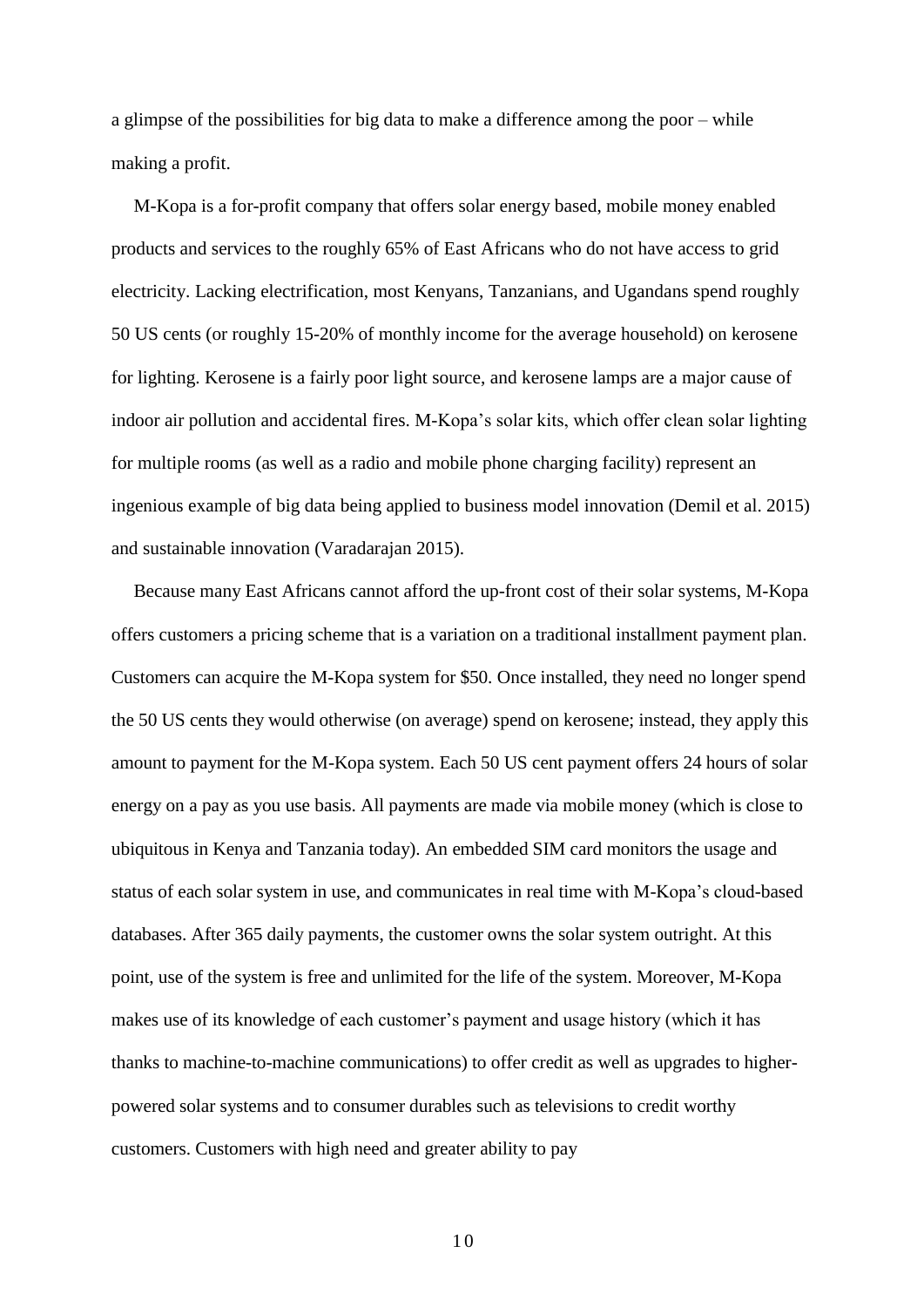(as judged by their observed usage and transaction history) are those targeted for these new products and services offered by the company.

As of December 2016, M-Kopa had already sold over 400,000 solar devices across four countries, and had access to data – through machine-to-machine communications between each of these devices and their data servers - on hundreds of millions of mobile payments per year, 1 million battery readings per day, as well as sunshine readings (for potential weather forecasting applications) at hundreds of thousands of (GPS mapped) locations. The M-Kopa solution demonstrates the possibility to profitably change data poverty in financial records, weather records, and energy consumption records.. M-Kopa executives, who are based in the UK and in Africa, generate so much data in Africa that they are currently the largest users of Microsoft's cloud-based data storage systems in Africa. They are now implementing additional new products and services (beyond the higher powered lamps, televisions, and loans that they already offer) that are designed to capitalize on the unique data that the company owns on their customers needs and ability to pay. Big data enables M-Kopa to transform their customers' access to clean, cheap energy, new information sources, and credit availability. More generally, big data offers new possibilities for customers who would otherwise likely be unreachable by companies that do not have this data, and new possibilities for business model innovation by these companies (Bharadwaj and Noble 2016; Demil et al. 2015).

### **4. Discussion: Big Data for Good**

In this paper, we posit that some of the greatest opportunities for impact through innovation in big data exist in contexts that have historically been plagued by data poverty. By addressing social and development goals in emerging markets, we highlight – through case studies of academic research - the value of innovations that generate big data, and of innovations that harness big data. We conclude by discussing the forces that enable these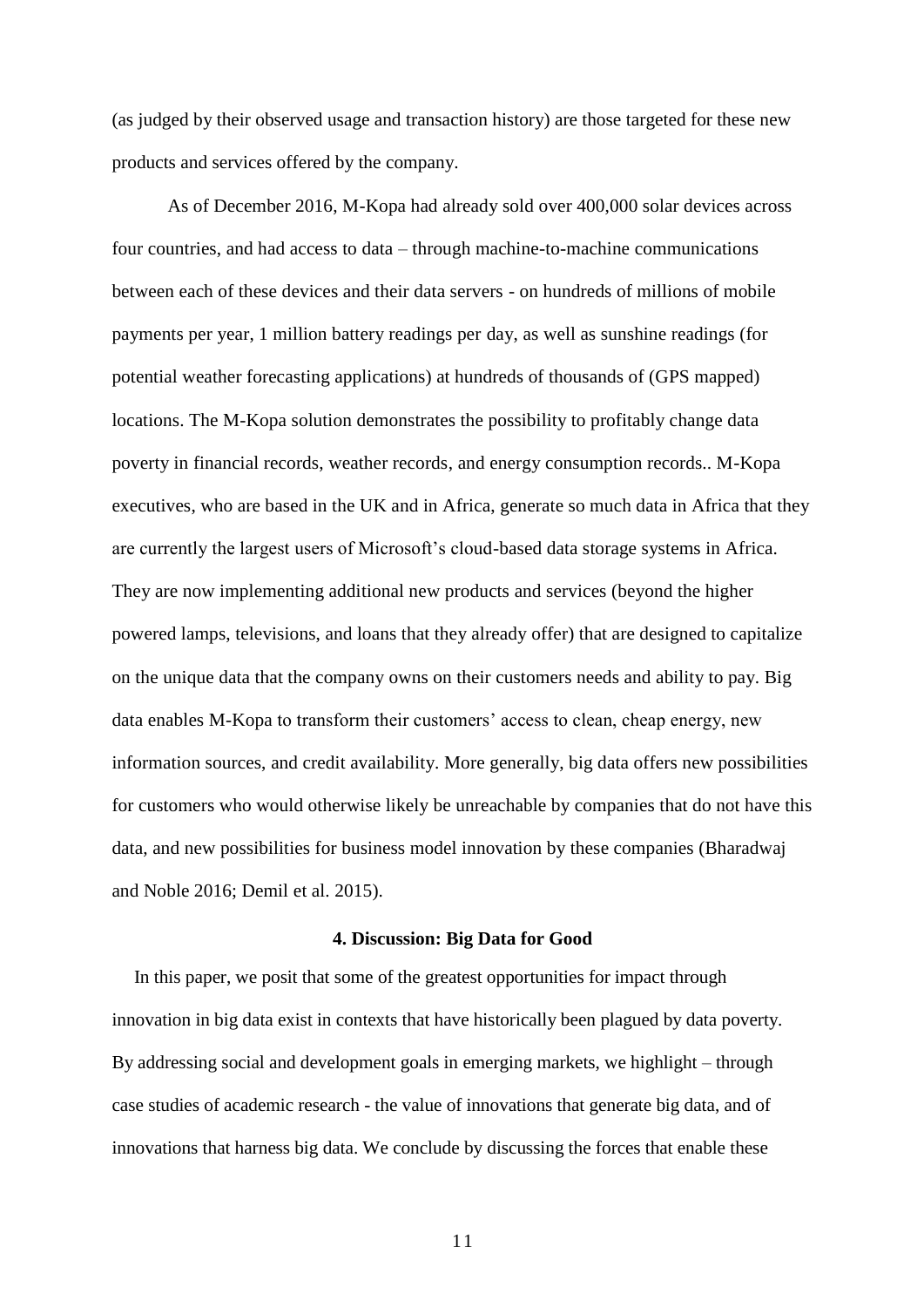opportunities for innovation, and ways in which academics and practitioners can make effective use of these forces.

*Leapfrogging data:* Technological innovation is arguably the primary force that allows those in the poorer regions of the world to benefit from big data. The story of how those in developing countries leapfrogged over fixed line telephones to embrace mobile telephony is well known (Chandy and Ramdas 2013). Indeed, many of the big data opportunities described in this article are the fruits of this revolution. But satellites, biometric tools, machine-to-machine communications, cheap sensors, and cloud-based storage are all now creating possibilities that were non-existent before. Indeed, it is conceivable that poorer regions of the world could leapfrog from small data (traditional methods of data generation) to big data (high volume, velocity, and variety of data) without going through the same process of evolution that happened in wealthier regions that have many more legacy data sources (cf. Sheth 2011; also see Hauser, Tellis, and Griffin 2006; John, Weiss, and Dutta 1999).

What features of these technologies might enable this data revolution? First, these technologies enable easy connectivity: information is easy to transfer, and therefore to collect and analyze. Second, they are often characterized by continuity: be it be mobile masts, satellites, Global Positioning Systems, or cloud-based storage, these technologies are (almost) always switched on. This feature not only leads to high volume and variety of data, but also much greater granularity of detail in data. Third, these technologies offer the benefit of incidentality: in many cases, these technologies were never really intended for the purposes for which they are now being used. Who would have thought, when mobile phones first came to the market, that the traces they leave could help prevent the spread of epidemics? Or that satellites that had their origins in military surveillance could help reduce the destruction of rain forests? This incidentality often makes them cost-effective sources of data, since the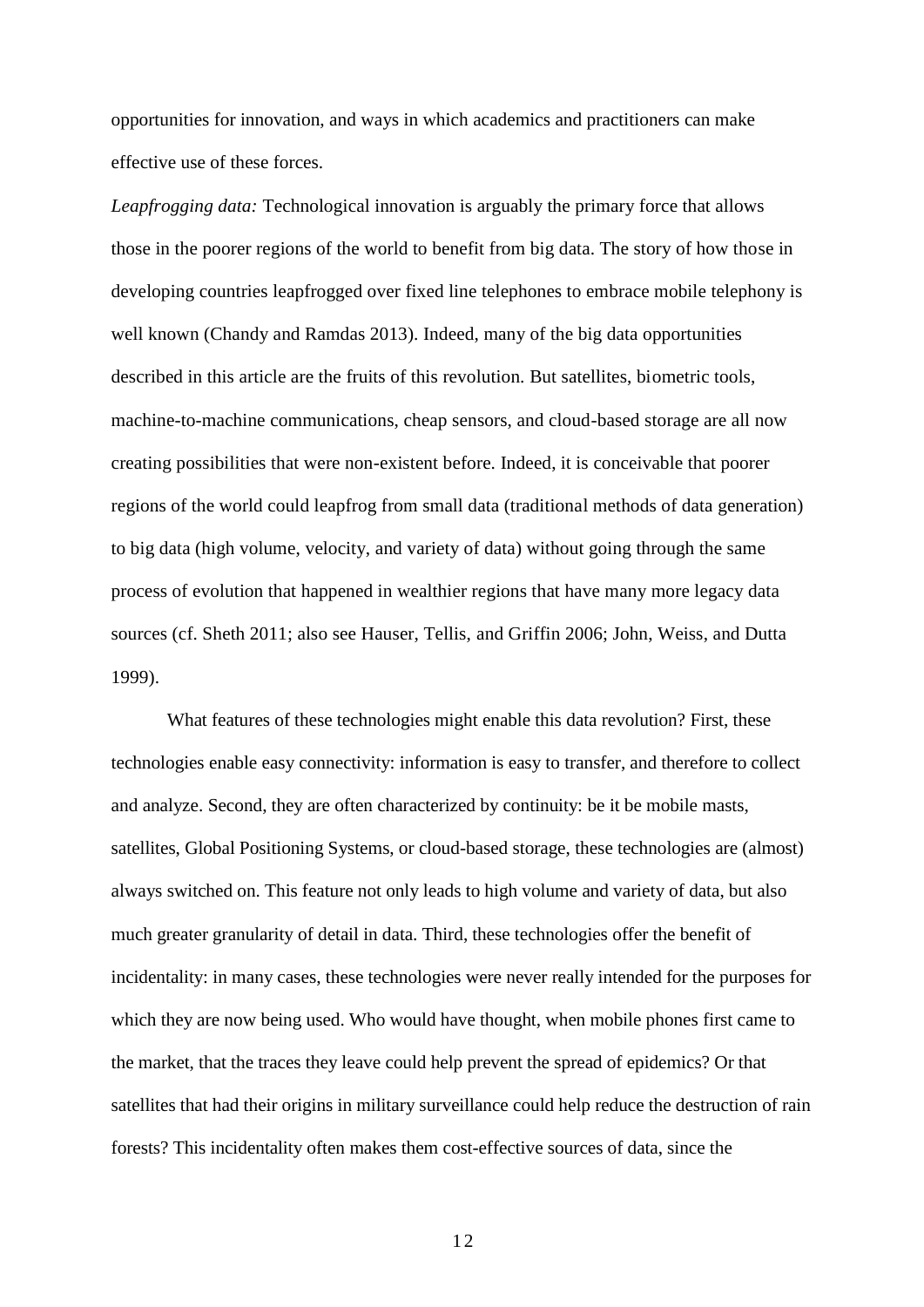investments behind them are [cross-subsidized.by](http://cross-subsidized.by/) others (e.g., the military, or consumers in developed countries).

*Implications for academics.* Academic researchers have an important role to play in helping the world harness the potential for big data innovations such as those we have described here. In the paragraphs below, we propose a new 3Vs framework that could form part of a research agenda for future researchers seeking to improve the veracity of big data: Validation, Visualization, and Verification. We then emphasize the wealth of opportunities that innovations in data-rich environments offer for researchers to make a real difference in the lives of many.

1. Validation: The task of demonstrating the validity of the various sources of big data that are now becoming available is a crucial one. Much of this data relies on proxies of the constructs of interest to policy makers and practitioners (e.g., light intensity or mobile phone usage as a proxy for poverty or development). How well do these proxies represent the real world phenomena of interest? A satisfactory answer to this question is necessary before major actions or investments are made based on such data. Academics can play a central role in developing the answer, not only through empirical validation, but also by developing and applying theories and frameworks that offer testable hypotheses and guide empirical analysis (Burgess and Steenkamp 2006; Sheth 2011; Yadav 2010).

2. Visualization: Better techniques to visualize big data will increase their value as well as their accessibility. However, many academic researchers – especially those who study poorer regions of the world – came of age during a data-poor era. Their training often focuses on qualitative research, or on statistics involving relatively small samples. The next generation of scholars (as well those from previous generations who seek to remain on the cutting edge of research) might find that training in data visualization can pay off greatly in creating impact. Indeed, all of the studies discussed in this paper rely on visualization to make their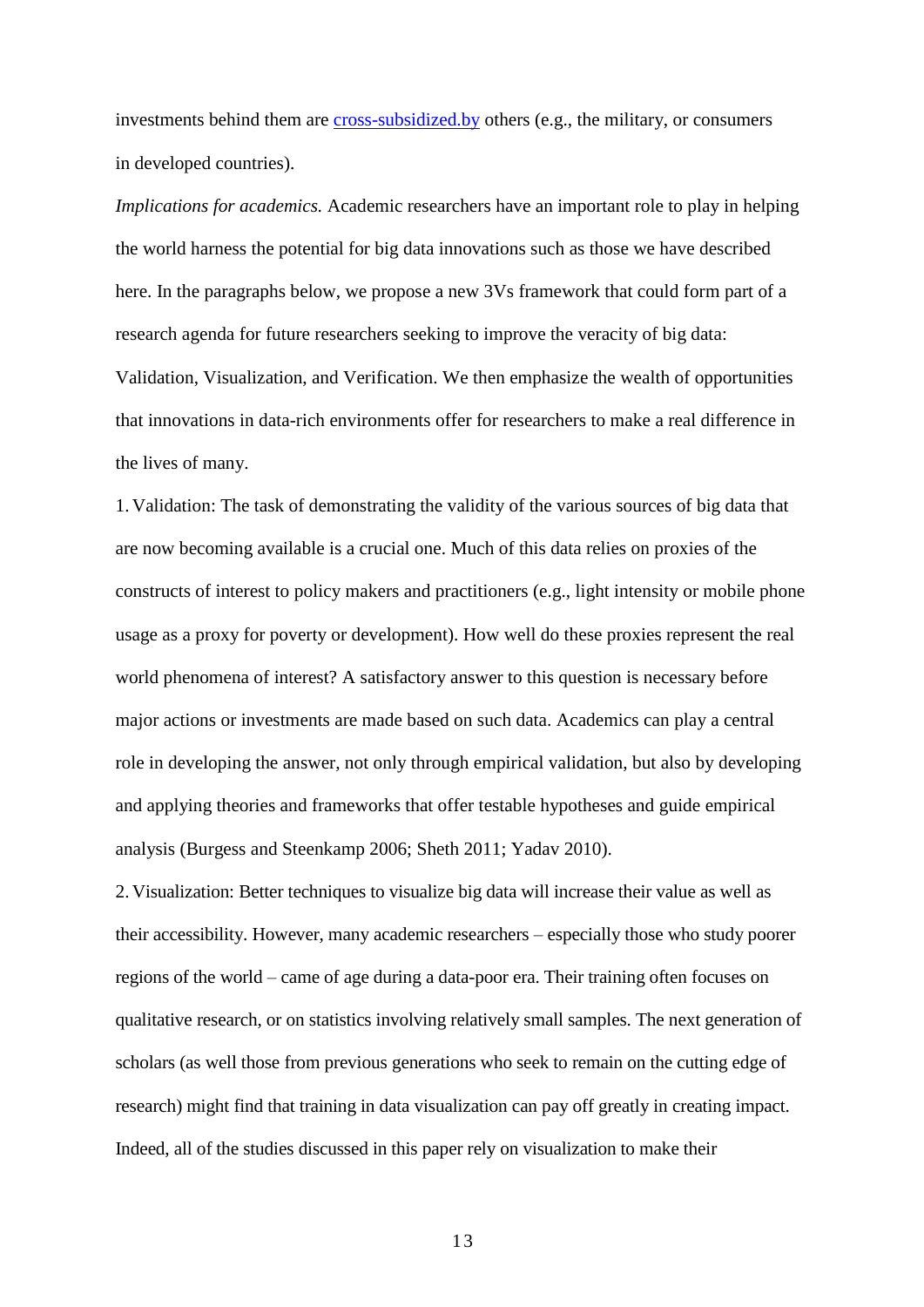respective points. For example, the pioneering work of Michalopoulos and Papaioannou (2013) was published in *Econometrica*, a journal that typically features a high ratio of Greek letters to English letters. But this paper barely features any mathematical equations, relying almost entirely on visual representations of large volumes of a large variety of data to offer unique and compelling insights.

The richness of data available today opens new vistas for data representation. Now is a good time to revisit the exhortations of scholars who have urged researchers to apply creative ways to visualize data (Holbrook 1997; Ozimec, Natter, and Reutterer 2010; Tufte 1983). Asterisks that show significance levels of model coefficients are fairly useless when sample sizes number in the millions. Visual representations can help simplify and more effectively communicate insights from large volumes of rich data, thus making it more likely that these insights will have impact (see Sawyer, Laran, and Xu 2008).

3. Verification: Spurious correlation is a big risk when conducting analyses with big data. Rigorous tests of causal inference are therefore especially crucial when utilizing such data. The use of scientific methods to infer causality is an important contribution that academic researchers can make for the effective use of big data (Rubin 2008). Research designs that incorporate exogenous shocks or randomized controlled trials could be invaluable to this effort, and these are often easier to incorporate in developing world contexts that are subject to many exogenous shocks, or where randomized interventions are often not cost-prohibitive (e.g., Blumenstock, Fafchamps, and Eagle 2011; Anderson, Chandy, and Zia 2017).

More broadly, big data represents a golden opportunity for innovation researchers to bring the social impact of innovation to the forefront of research on the topic (see Kolk and Lefant 2015; Mick 2007; Nakata and Weidner 2011; Webster and Lusch 2013; Wilkie and Moore 1999). Academic researchers can contribute new knowledge and insight at each link of the value chain outlined in Figure 1. Indeed, most of the case studies of academic research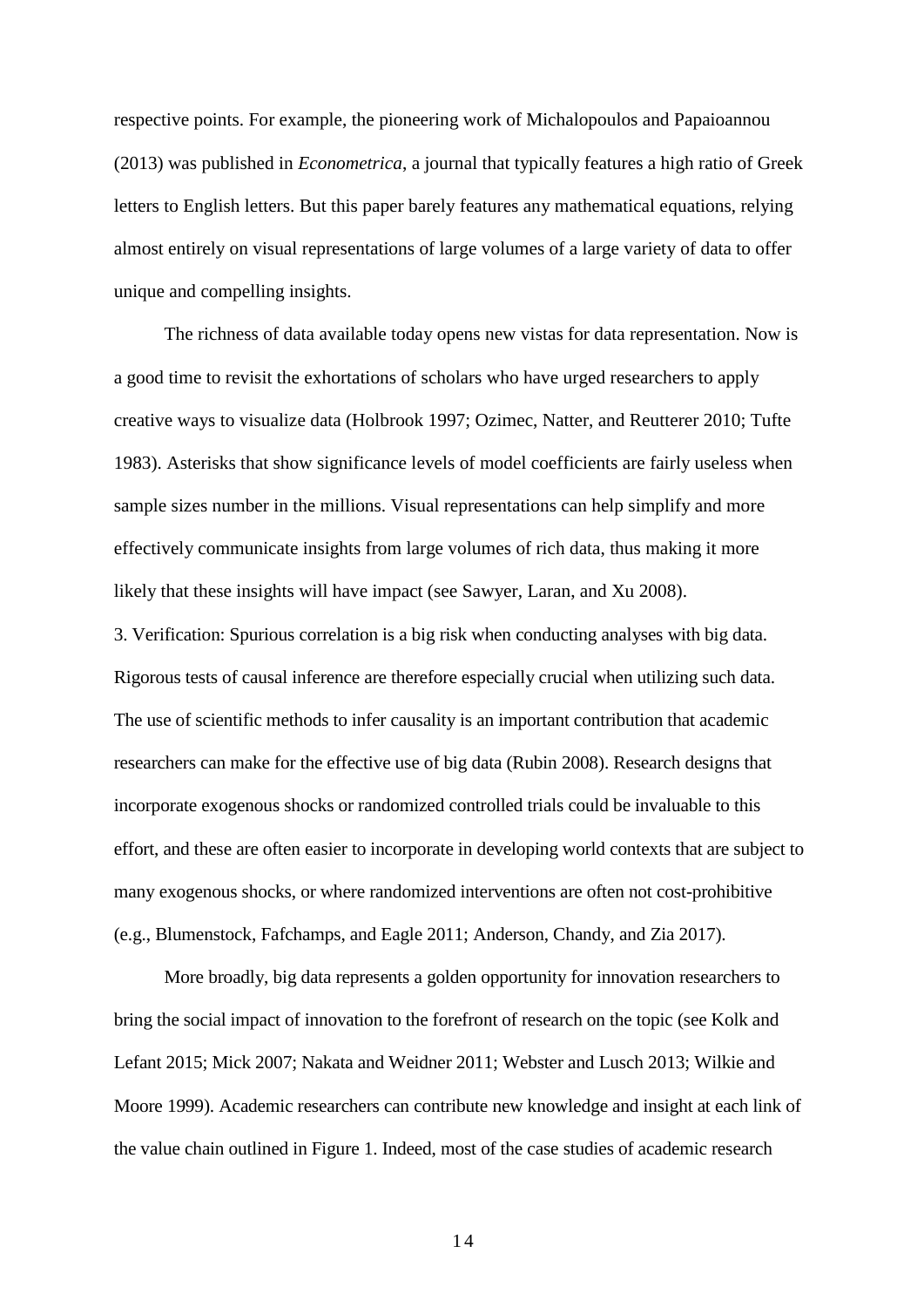discussed in this article go beyond the links in red in Figure 1: their contribution is in the identification and integration of big data, in addition to storage and analysis. Researchers can also help practitioners understand how to better disseminate - within and across organizations – the novel insights generated from big data. Moreover, innovation researchers can help those seeking to do good to more effectively execute innovations based on the troves of big data now being created in formerly data-poor contexts. By doing so, innovation researchers can contribute solutions to the pressing challenges that face the world.

*Implications for practitioners and policy makers.* Practitioners and policy makers can build on the momentum that is now beginning to form behind big data in places where decisions previously had to be made based on little information and a large dose of faith. First, we suggest that the push to build infrastructure in places that did not have much before should encompass not only physical infrastructure, but also data infrastructure. Such infrastructure should encompass all the elements of the value chain involved in applying big data for impact. For example, the trillions of data points being created as part of universal identification projects such as the Aadhaar project in India and through mobile money services in East Africa are offering a glimpse into the lives of the poor in a manner that is unprecedented in scale and scope (see Economides and Jeziorski 2017; Muralidharan, Niehaus, and Sukhtankar 2014). Many more such projects are possible and desirable. Government entities, profit seeking firms, and NGOs can all contribute to building the various elements of the value chain in these contexts and beyond.

Second, practitioners and policy makers could ensure that data does not live in isolation. Part of the power of big data is through the insights that can be generated from bringing a large variety of different data sources together. For such data integration to happen, linkages via hubs (for example, facilitated through Application Programming Interfaces) and common standards are crucial. Creating such linkages while preserving data security and privacy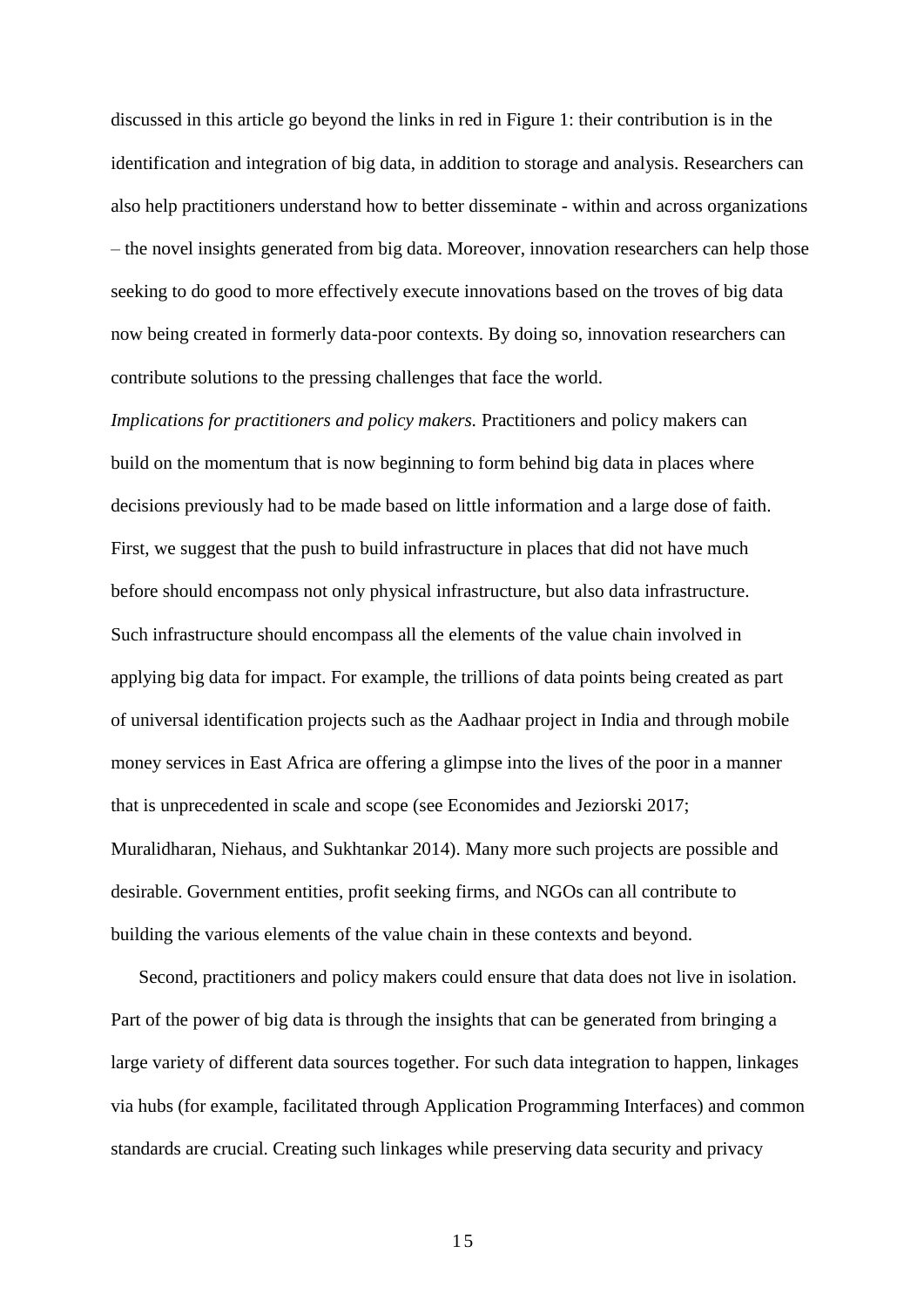requires concerted and thoughtful effort; such efforts will require engagement between governments, businesses, and academics alike. Business can also actively engage in data charity, through which they contribute internal data to others seeking to fulfil social objectives (as for example in the mobile phone cases noted earlier in the paper). Finally, no data, no matter how big it is, will have an impact unless practitioners and policy makers are responsive to it. Impact therefore requires investment in data generation in emerging markets, in storage, integration, analysis and dissemination capabilities within and across markets and organizations, and a culture that promotes data-enabled innovation in products, services, processes, platforms, and business models (Marr 2016; McAffee and Brynjolfsson 2012). It requires leadership that has a commitment to data driven innovation, as well as the motivation to do better by doing good (cf. Bharadwaj and Noble 2016). Often, this requirement implies a need for first hand experience in two domains: data driven decisionmaking, and social impact. The former domain is likely to sensitize leaders to the value of investments in data capabilities, and the latter is likely to sensitize them to the shared value that can be created at the intersection of business, government, and society in contexts where many fundamental needs remain under-fulfilled (Kramer and Porter 2011; Wedel and Kannan 2016). Given the relative novelty of these domains, and the opportunities for impact that are inherent in them, those practitioners, policy makers, and academics who create and successfully harness these opportunities will not only serve as active agents of change in their own contexts, but will also serve as sources of inspiration to others far beyond.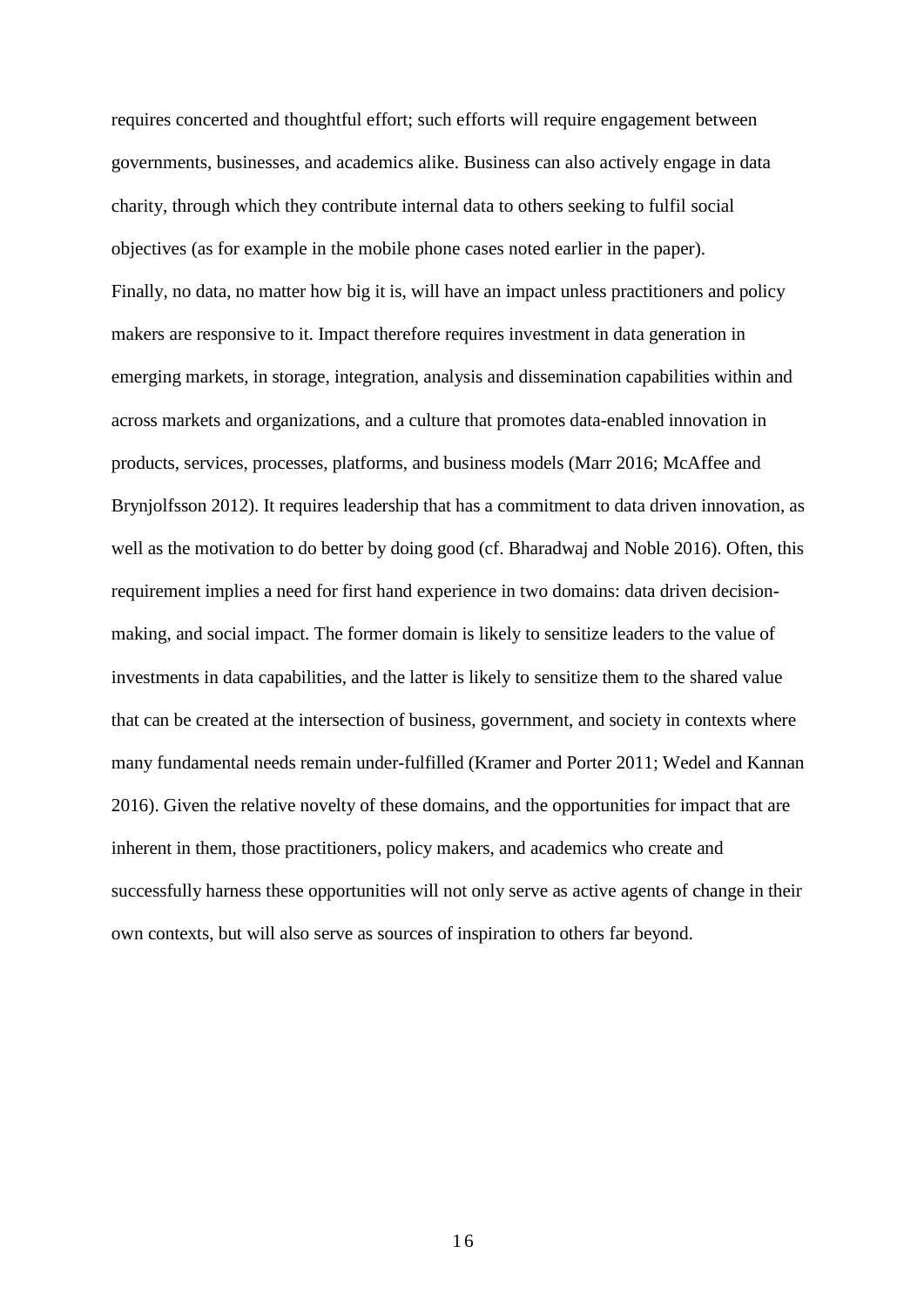## **5. References**

- Anderson, Stephen, Rajesh Chandy, and Bilal Zia, 2017. "Pathways to Profits: The Impact of Marketing versus Financial Skills on Business Performance". Working Paper.
- Bengtsson, Linus, Xin Lu, Anna Thorson, Richard Garfield, and Johan Von Schreeb. 2011. 'Improved Response to Disasters and Outbreaks by Tracking Population Movements with Mobile Phone Network Data: A Post-Earthquake Geospatial Study in Haiti'. *PLoS Med* 8 (8): e1001083.
- Bharadwaj, Neeraj, and Charles Noble. 2016 "Innovation in Data-Rich Environments," *Journal of Product Innovation Management*, 32 (3), 476-478.
- Blumenstock, Joshua, Gabriel Cadamuro, and Robert On. 2015. 'Predicting Poverty and Wealth from Mobile Phone Metadata'. *Science* 350 (6264): 1073–1076. Blumenstock,
- Joshua E., Nathan Eagle, and Marcel Fafchamps. 2016. 'Airtime Transfers and Mobile Communications: Evidence in the Aftermath of Natural Disasters'. *Journal of Development Economics* 120 (May): 157–81.
- Burgess, Robin, Matthew Hansen, Benjamin A. Olken, Peter Potapov, and Stefanie Sieber. 2012. 'The Political Economy of Deforestation in the Tropics'. *Quarterly Journal of Economics* 127(4): 1707-1754.
- Burgess, Steven and Jan-Benedict E.M. Steenkamp. 2006, Marketing renaissance: How research in emerging markets advances marketing science and practice, *International Journal of Research in Marketing,* 23, pp. 337-356.
- Chandy, Rajesh, and Kamalini Ramdas. 2013. 'The M in Future'. *Business Strategy Review*  24 (1): 30–43.
- Economides, Nicholas, and Przemyslaw Jeziorski. 2017. 'Mobile Money in Tanzania'. *Marketing Science* (forthcoming).
- Einav, L. and Levin, J., 2014. Economics in the age of big data. *Science*, *346*(6210), p.715- 721
- Goldenberg, J., and Oreg, S., 2007. Laggards in disguise: Resistance to adopt and the leapfrogging effect. *Technological Forecasting and Social Change*, 74(8), pp 1272−1281.
- Grosh, Margaret, and Paul Glewwe. 2000. 'Designing Household Survey Questionnaires for Developing Countries: Lessons from 15 Years of the Living Standards Measurement Study, Volume 3'. *World Bank Publications*. <https://ideas.repec.org/b/wbk/wbpubs/15195.html.>
- Henderson, J. Vernon, Adam Storeygard, and David N. Weil. 2012. 'Measuring Economic Growth from Outer Space'. *American Economic Review* 102(2): 994–1028.
- Holbrook, M.B., 1997. Stereographic visual displays and the three-dimensional communication of findings in marketing research. *Journal of Marketing Research*, pp.526-536.
- Kolk, Ans and François Lenfant. 2015. Cross-Sector Collaboration, Institutional Gaps, and Fragility: The Role of Social Innovation Partnerships in a Conflict-Affected Region. *Journal of Public Policy & Marketing* 34:2, 287-303.
- Laney, Doug. 2001. '3D Data Management: Controlling Data Volume, Velocity and Variety'. *META Group Research Note* 6: 70.
- Marr, B., 2016. Big Data in practice: How 45 successful companies used big data analytics to deliver extraordinary results, New York: Wiley.
- Michalopoulos, Stelios, and Elias Papaioannou. 2014. 'National Institutions and Subnational Development in Africa'. *Quarterly Journal of Economics* Vol 129:1 p 151-213.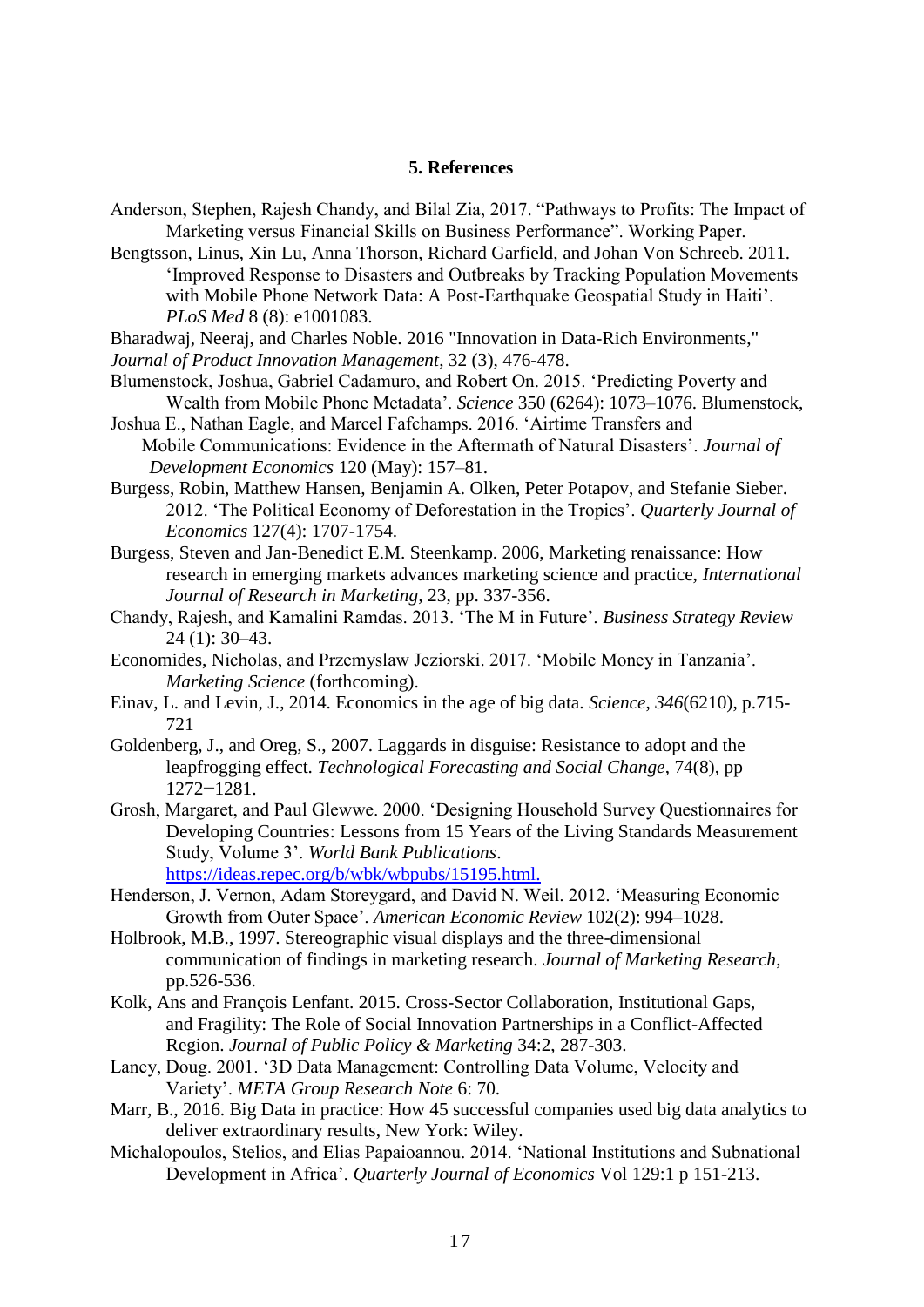- Michalopoulos, Stelios, and Elias Papaioannou. 2013. 'Pre-Colonial Ethnic Institutions and Contemporary African Development'. *Econometrica* 81 (1): 113–152.
- Mick, D.G., 2007. The end (s) of marketing and the neglect of moral responsibility by the American Marketing Association. *Journal of Public Policy & Marketing*, *26*(2), pp.289-292.
- Muralidharan, Karthik, Paul Niehaus, and Sandip Sukhtankar. 2014. "Building State Capacity: Evidence from Biometric Smartcards in India." NBER Working Paper 19999.
- Nakata, Cheryl, and Kelly Weidner, 2011. Enhancing New Product Adoption at the Base of the Pyramid: A Contextualized Model. *Journal of Product Innovation Management*, 29 (1), 21-32.
- Ozimec, A.M., Natter, M. and Reutterer, T., 2010. Geographical information systems-based marketing decisions: Effects of alternative visualizations on decision quality. *Journal of Marketing*, *74*(6), pp.94-110.
- Rubin, D.B., 2008. For objective causal inference, design trumps analysis. *The Annals of Applied Statistics*, pp.808-840.
- Sheth, Jagdish, 2011., "Impact of Emerging Markets on Marketing: Rethinking Existing Perspectives and Practices, *Journal of Marketing*, 75 (July), 165-82
- Sudhir, K. 2016. "Editorial The Exploration-Exploitation Tradeoff and Efficiency in Knowledge Production." *Marketing Science* 35(1): 1-9.
- Sutton, Willie and Edward Linn.1976. *Where the Money Was*. Viking Press, New York.
- Tufte, E.R. and Graves-Morris, P.R., 1983. *The visual display of quantitative information* (Vol. 2, No. 9). Cheshire, CT: Graphics press.
- Varadarajan, Rajan. 2015. 'Innovating for Sustainability: A Framework for Sustainable Innovations and a Model of Sustainable Innovations Orientation'. *Journal of the Academy of Marketing Science*, 1–23.
- Varian, H.R., 2014. Big data: New tricks for econometrics. *The Journal of Economic Perspectives*, *28*(2), pp.3-27.
- Wedel, Michel, and P. K. Kannan. 2016. 'Marketing Analytics for Data-Rich Environments'. *Journal of Marketing* Vol. 80, No. 6, pp. 97-121.
- Webster Jr, F.E. and Lusch, R.F., 2013. Elevating marketing: marketing is dead! Long live marketing!. *Journal of the Academy of Marketing Science*, *41*(4), pp.389-399.
- Wilkie, W.L. and Moore, E.S., 1999. Marketing's contributions to society. *The Journal of Marketing*, pp.198-218.
- Yadav, Manjit S. 2010, "The Decline of Conceptual Articles and Implications for Knowledge Development," *Journal of Marketing*, 74 (January), 1–19.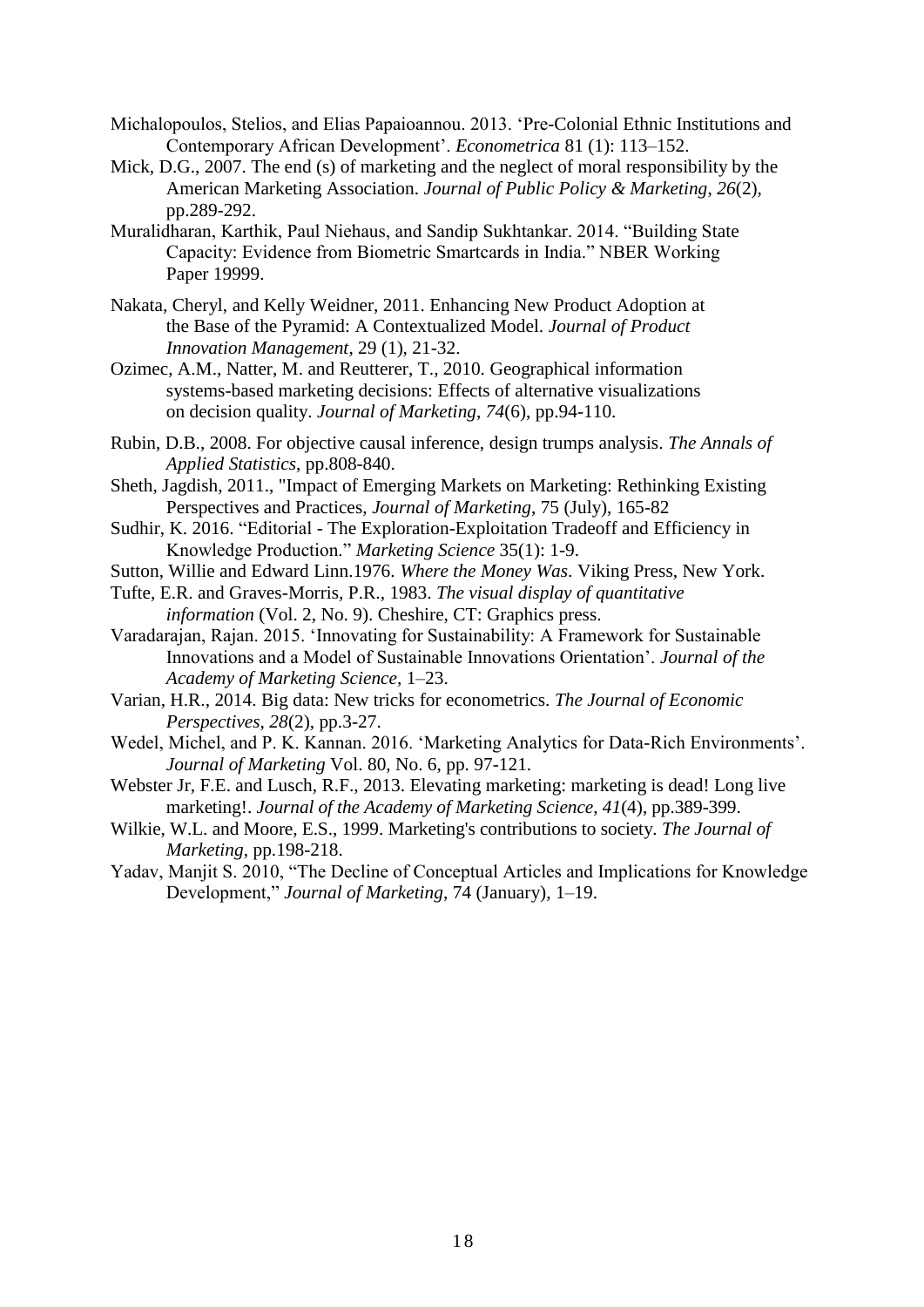# **Figure 1: Impact from Big Data: A Value Chain**



**Figure 2: Post earthquake distribution of Port au Prince population (Jan 31, 2010)**



Source: Bengtsson, L., Lu, X., Thorson, A., Garfield, R., & Von Schreeb, J. (2011). Improved response to disasters and outbreaks by tracking population movements with mobile phone network data: a post-earthquake geospatial study in Haiti, PLoS Med 8(8).Marr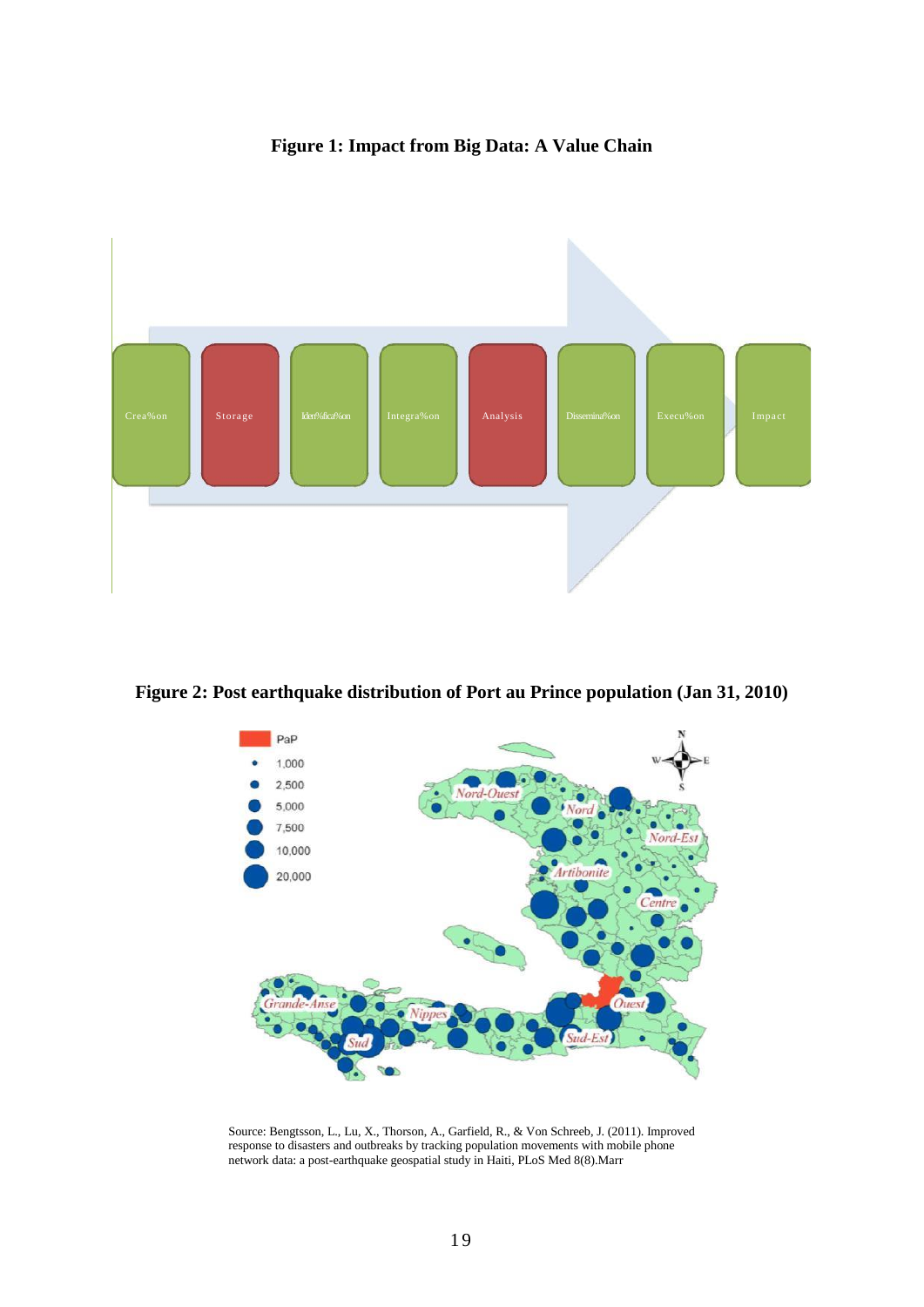



Source: Bengtsson, L., Lu, X., Thorson, A., Garfield, R., & Von Schreeb, J. (2011). Improved response to disasters and outbreaks by tracking population movements with mobile phone network data: a post-earthquake geospatial study in Haiti





Source: Henderson, J. V., Storeygard, A., & Weil, D. N. (2009). *Measuring economic growth from outer space*. National Bureau of Economic Research.